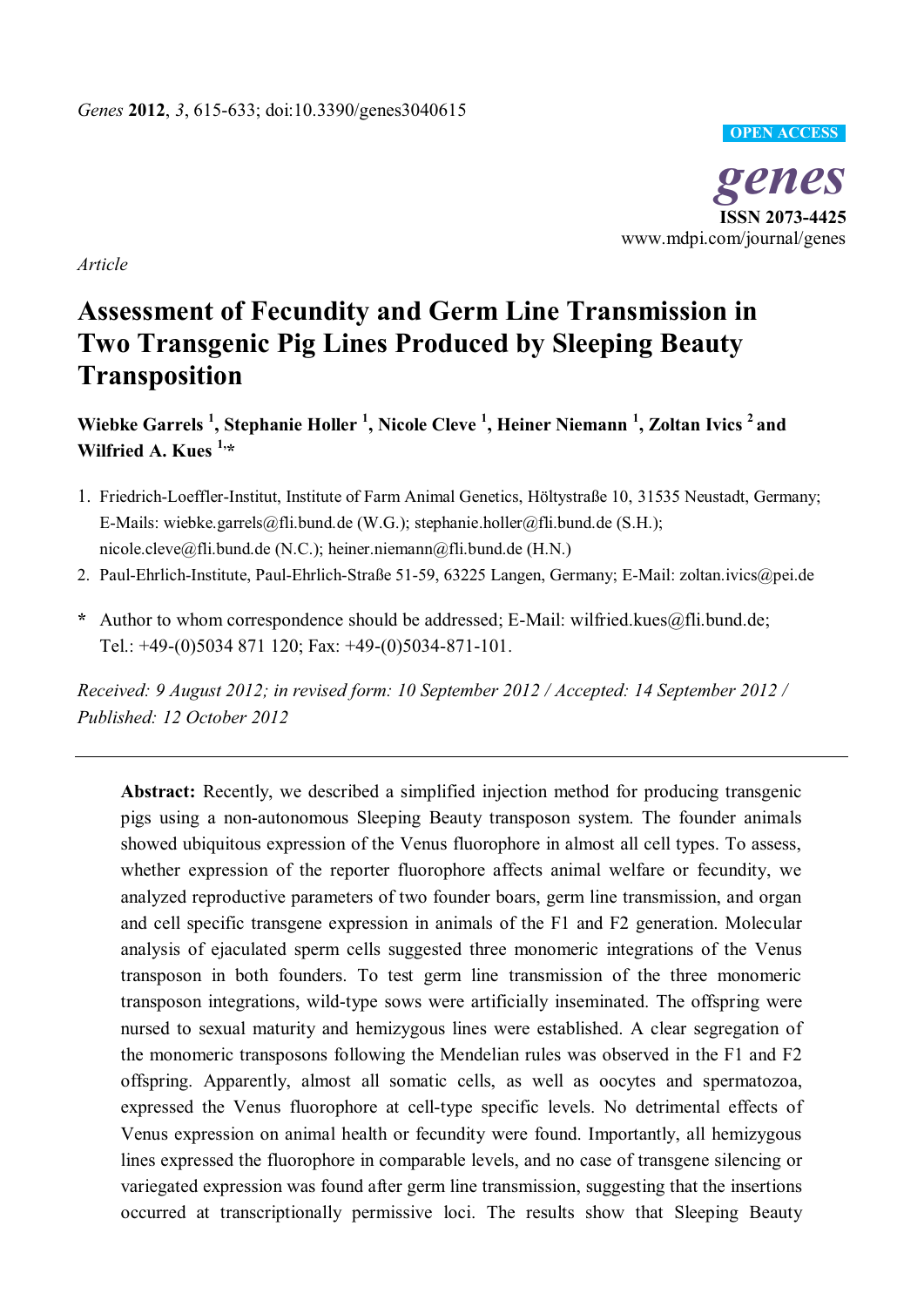transposase-catalyzed transposition is a promising approach for stable genetic modification of the pig genome.

**Keywords:** transgenic animal; germ line transmission; active transgenesis; hyperactive transposase; humanized pig model; livestock, cytoplasmic plasmid injection; gene silencing; permissive locus

## **1. Introduction**

Transgenic animals are important disease models for biomedical research  $[1-5]$ . In laboratory mice the most commonly used techniques for transgenesis are pronuclear injection of foreign DNA into fertilized oocytes, and embryonic stem cell-mediated gene targeting [6,7]. With the ongoing genome projects of domestic species and the advances in genetic engineering, it is anticipated that genetically modified large mammals will increasingly complement the commonly used small animal models in biomedicine and pharmaceutical research, since several aspects of human diseases such as progression, physiology, metabolism and aging are not properly mirrored in small animal models [8,9]. At the moment, the generation of transgenic livestock is an expensive and inefficient process, mainly because of the lack of authentic embryonic stem cells in these species [10,11]. The first established method for stable transgenesis in livestock was the pronuclear injection of foreign DNA into a pronucleus of a zygote. The high content of lipids in porcine and bovine zygotes required high speed centrifugation to visualize the otherwise hidden pronuclei; with potentially compromising effects on their developmental competence [12]. During recent years alternative methods have been assessed, including sperm-mediated DNA transfer [13-15], injection of oocytes with retro- and lentiviruses  $[16,17]$  and somatic cell nuclear transfer (SCNT)  $[18–20]$ . The main problem associated with these techniques is, that only a small fraction of transgenic offspring show the expected phenotype, because the foreign DNA is "passively" integrated into the genome  $[21-23]$ . The term passive integration highlights that the site of integration cannot be controlled, but depends on sites of DNA double strand breaks randomly induced by physical or chemical mutagens  $[21-23]$ . It appears that these passive sites often do not permit faithful transgene expression following germ line transmission.

In contrast, recent developments of highly specific (exogenous) DNA modifying enzymes allow the performance of precise genetic modifications and to preferentially target transcriptional permissive genomic loci by employing non-viral transposase or integrase approaches  $[24–31]$ . In theory, the preference of DNA integrations into permissive loci may affect livestock welfare, and concerns due to potential insertional mutagenesis and effects of transgenesis in general have been raised [32–35]. Indeed only few studies have performed detailed health assessment of transgenic livestock [36,37] and provided long term results [36-38]. Pathomorphological phenotypes have been shown in transgenic swine and cattle derived from microinjected zygotes or reconstructed embryos derived by somatic cloning [34,36,39-44]. Long term studies on germ line transmission and general reproductive parameters have been followed in cattle, carrying a lentiviral phosphoglycerate kinase (PGK) promoter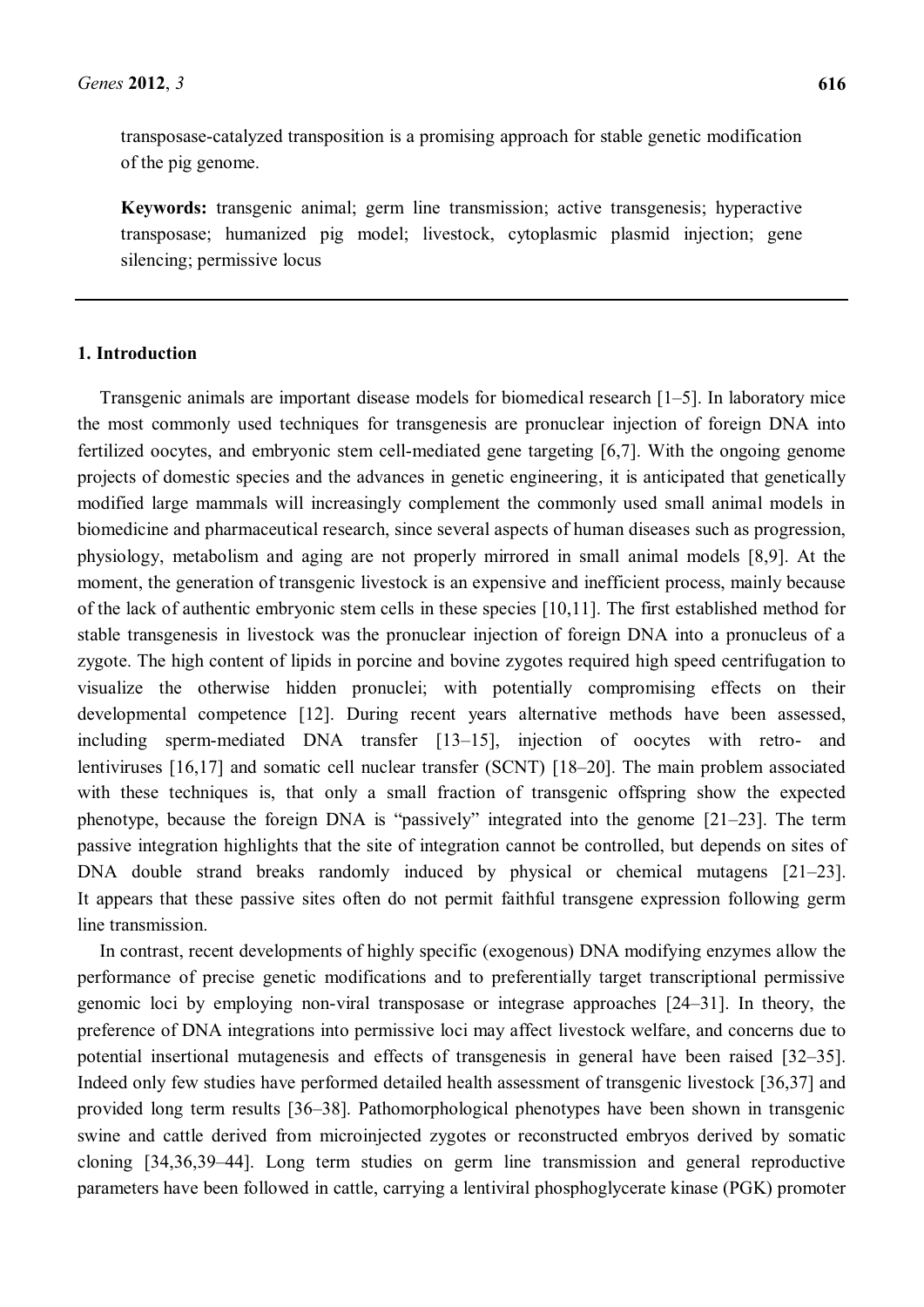driving an enhanced green fluorescent protein (EGFP) [38], and in lentivirus transgenic pigs with systemic expression of EGFP [37].

Recently, we produced transgenic pigs with a hyperactive Sleeping Beauty (SB) transposon system [25], which represents one example for active transgenesis by an exogenously delivered transposase enzyme [21]. Founder animals showed ubiquitous expression of the Venus reporter transposed into the porcine genome.

Integration of a transposon system occurs in two main steps: (i) precise excision of the transposon cassette from a donor plasmid at the ends of the flanking recognition sequences (inverted terminal repeats), and (ii) integration into the genome at a TA dinucleotide. In principle, the transposon plasmid can be supplemented with the required transposase activity by (i) a helper plasmid carrying an expression cassette of SB, (ii) in vitro-synthesized SB-transposase-mRNA or (iii) recombinant SB-transposase protein (Figure 1). The potential combinations will likely vary with respect to kinetics of integration, stability of the components and potential remobilization of primary integration events. After metabolization of the SB transposase, the integrated transposon will be fixed at a defined position in the genome.

Here, we assessed health and fecundity of two founder boars, both carrying three monomeric integrations of the transposon and expressing high levels of the transgene. This is the first assessment of animal welfare and reproductive aspects of transgenic large mammals generated by an active transgenesis approach with a hyperactive transposase.

**Figure 1.** Potential combinations of Sleeping Beauty components. (A) Cytoplasmic injection of an expression plasmid encoding Sleeping Beauty transposase and a plasmid carrying a SB-transposon; (B) Cytoplasmic injection of Sleeping Beauty-mRNA and a SB-transposon; (C) Injection of recombinant Sleeping Beauty protein and a SB-transposon; (D) In all possibilities stable transposition into a chromosome occurs, however, it is likely that A-C differ in the kinetics and potential remobilization events. CMV-SB100x, cytomegalovirus immediate early promoter driving a SB100x-cDNA; CAGGS, cytomegalovirus enhancer, chicken beta actin hybrid promoter driving a Venus-cDNA; ITR, SB specific-inverted terminal repeat; blue triangles, heterospecific loxP sites for a potential recombinase-mediated cassette exchange [25].

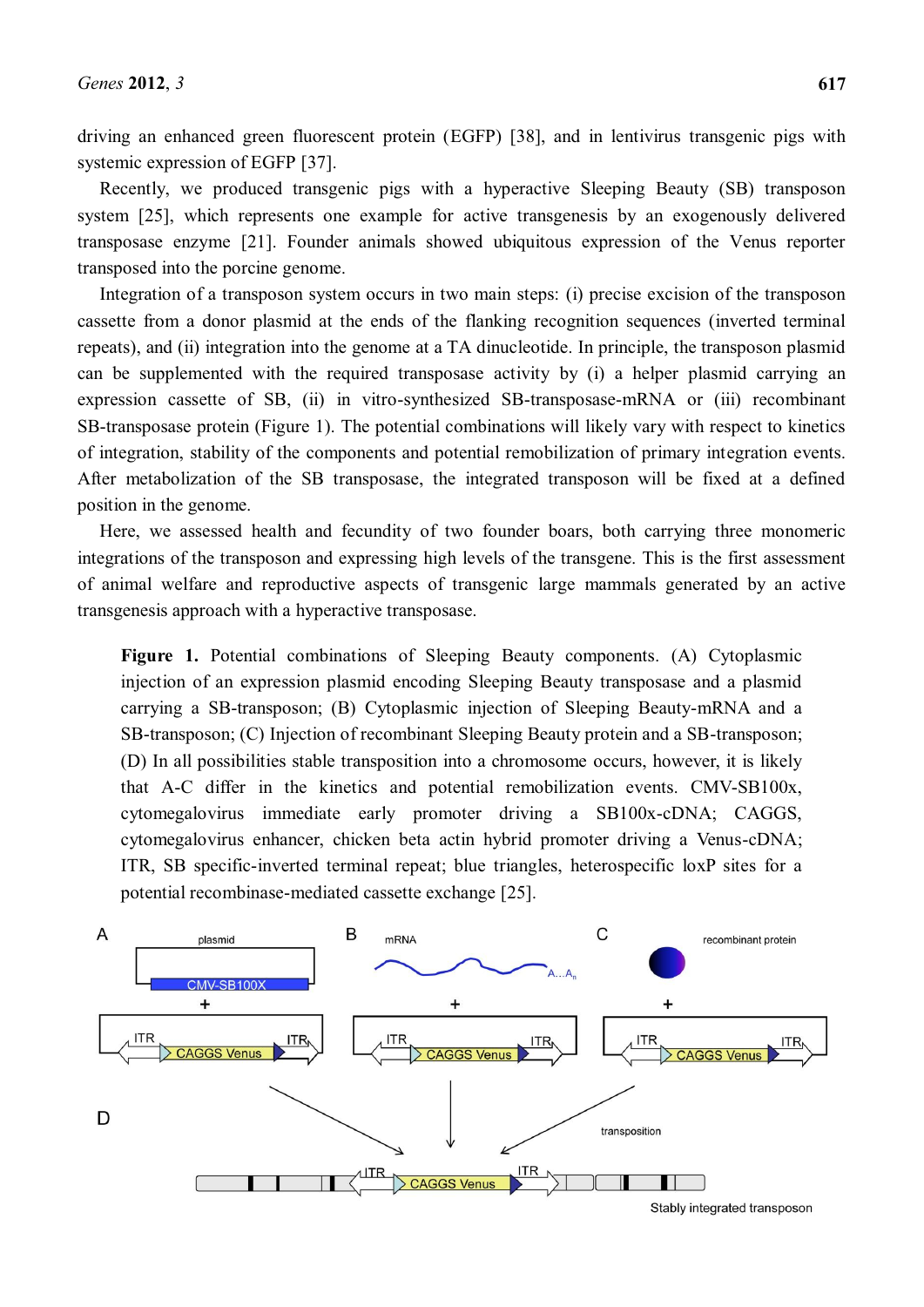#### **2. Results and Discussion**

#### *2.1. Generation and Analysis of Founder Animals*

The founder animals were produced with a simplified DNA injection method of circular DNA plasmids into the cytoplasm of porcine zygotes [25,45]. We presume that the CPI techniques result in higher developmental rates of porcine zygotes, because the fractionation of cellular components by high speed centrifugation is omitted. To produce the transgenic founders, we combined the non-autonomous hyperactive Sleeping Beauty (SB) 100x-system [46], with CPI [45]. The components of a non-autonomous transposon system were separated on two different expression plasmids. The injected zygotes were surgically transferred to synchronized foster sows. The first litter was delivered at term (day 114) and had a size of 12 piglets, of which five were transgenic. All piglets had a normal birth weight  $(750-1,250 \text{ gram})$ , were healthy and had normal behavior. A normal sex ratio was found, and no tendon problems or other malformations were detected [47,48]. Two Venus-transgenic boars (#503 and #505) were raised to sexual maturity. Figure 2 shows one of the F0 boars at the age of one month under specific Venus excitation. Southern blot analysis indicated that the transgenic founder boars carried three monomeric transposons [25]. Previously, we sequenced a total of 25 integration sites of the Venus transposon [25], however due to gaps and ambiguities in the current pig genome data, only five could be assigned to porcine chromosomes X, 3, 7, 8 and 13. Importantly, no random integrations of plasmid backbone sequences or of the SB transposase helper plasmid were found [25]. Here, we present a detailed report of reproductive parameters and germ line transmission of the founder boars, and cellular and molecular analyses of their offspring.

#### *2.2. Analysis of Spermatozoa from Founder Boars*

At the age of eight months, the founder boars (#503 and #505) were trained to use a dummy, both boars showed a good libido and ejaculated sperm could be recovered. Interestingly, all spermatozoa were uniformly Venus-positive. According to Mendelian rules, segregation of the three monomeric transposons should result in 12.5% triple-, 37.5% double-, 37.5% mono- and 12.5% non-transgenic sperm cells [49]. Apparently, the Venus protein was uniformly distributed between the developing sperm cells, which are connected via cytoplasmic bridges. This equal distribution of cytoplasmic components during spermatogenesis did not correlate with the genotype (Figure 3). A detailed analysis of ejaculated spermatozoa from the founder boar is given in reference [49]. Assessment of general parameters of sperm fertility showed that ejaculates from the transgenic boars fulfilled standard semen quality requirements, which included motility, velocity and morphological aspects [49].

# *2.3. Assessment of Germ Line Transmission and Derivation of F1-lines*

To test the fertility of transgenic sperm, wild type sows were artificially inseminated with semen from the two Venus transgenic boars (#503 and #505), respectively. Six wild type sows were inseminated at natural heat and five became pregnant. Subsequently, three transgenic F1 sows were inseminated with founder semen; all three became pregnant and delivered healthy piglets at term. In total, 62 piglets were born, of which 81% were transgenic (Table 1). Molecular analysis confirmed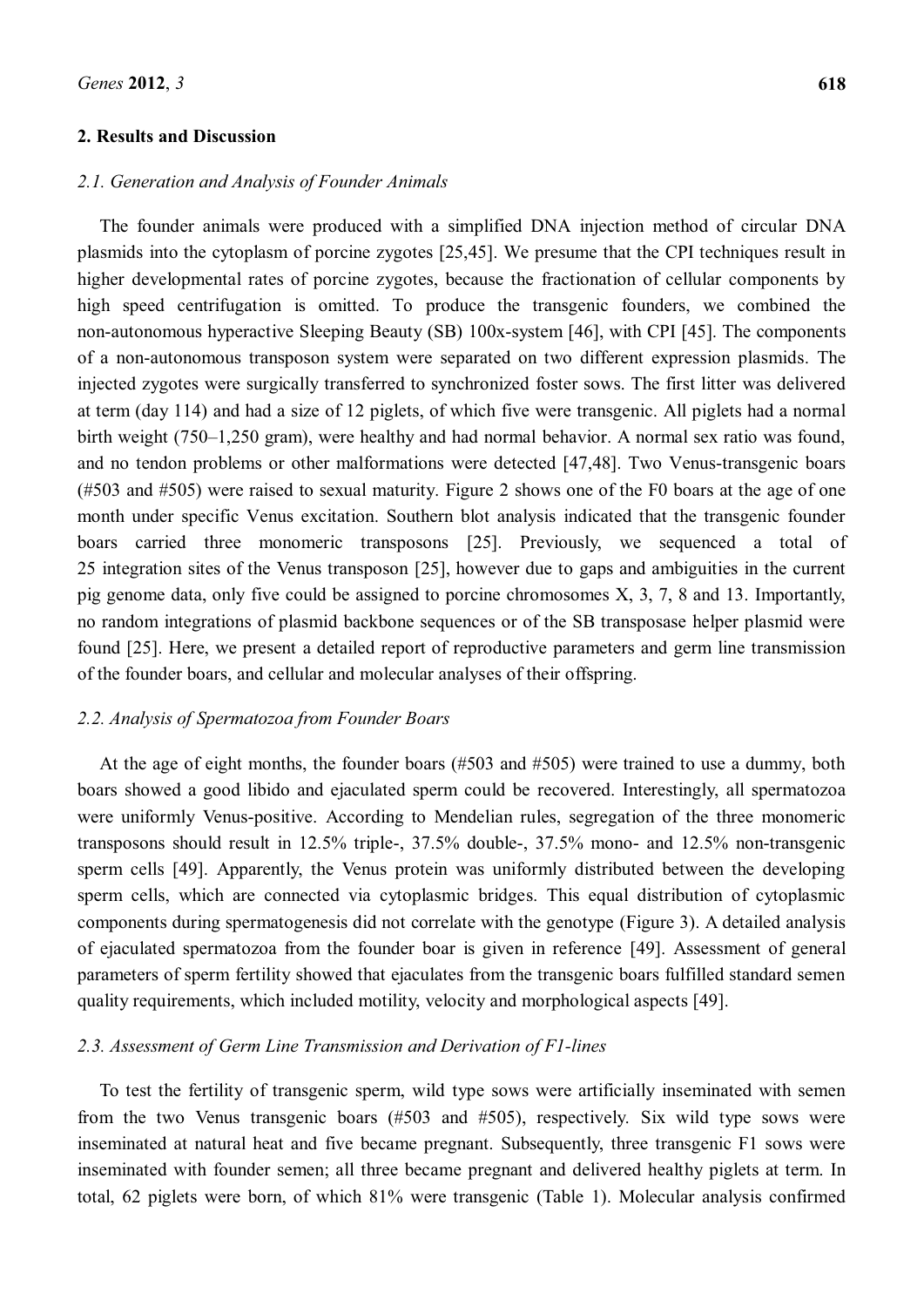segregation of the monomeric transposons in the offspring (see below). The piglets showed a normal birth weight, normal growth and social behaviour. The transgene expression did not affect health of the piglets. Previously, the most common clinical signs of disease associated with transgene expression in pigs included lethargy, lameness, uncoordinated gait, exophthalmos, and thickened skin [50]. Most likely, this phenotype was caused by ectopic expression of recombinant growth hormone. EGFP-transgenic piglets, produced with a lentiviral vector,were similar to wildtype animals with regard to reproductive parameters, behavior and general welfare criteria [37]. Here we extend these observations to transposon transgenic pigs, which showed an ubiquitous expression of the Venus fluorophore. Venus is an improved version of the yellow fluorescent protein (YFP) with stronger relative fluorescence, improved refolding after denaturation, and an increased pH resistance [51]. Compared to EGFP, the Venus protein carries several amino acids exchanges.

**Figure 2.** Transposon transgenic pig expressing Venus reporter. (A) Boar #505 under specific Venus excitation at the age of four weeks, Venus fluorescence is indicated by green color. Note the blue appearance of the hands holding the pig is due to reflected and scattered excitation light; (B) Scheme of CPI injection. After injection of the plasmid solution into the cytoplasm (I.), the plasmids translocate into the nucleus (II.). Expression of the SB100× helper plasmid results in the production of active SB protein and specific transposition of the transposon (without plasmid backbone) into the genome (III.).

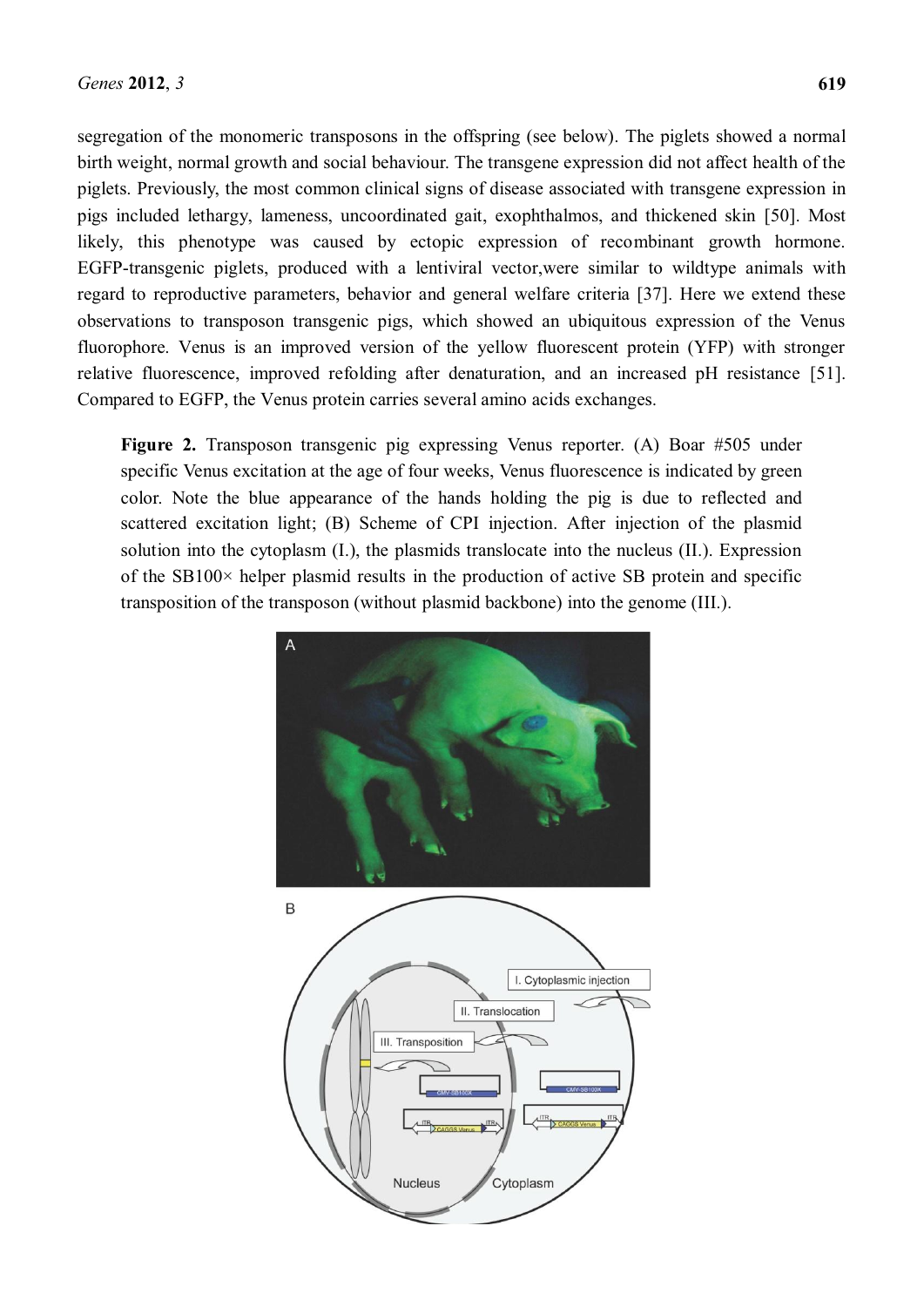| <b>Breeding of</b><br>boar / sow | <b>Pregnancies</b><br>after artificial | Litter<br>number | <b>Born piglets</b>  | Ratio<br>female | <b>Transposon</b><br>positive | Ratio female /<br>male of transposon | Ratio female / male<br>of non-transgenic |
|----------------------------------|----------------------------------------|------------------|----------------------|-----------------|-------------------------------|--------------------------------------|------------------------------------------|
|                                  | insemination                           |                  |                      | ' male          | $(\%)$                        | positive piglets                     | piglets                                  |
|                                  |                                        |                  | 8                    | 5/3             | 5(63)                         | 3/2                                  | 2/1                                      |
| F0 #503 /                        | 3/3                                    |                  | 13                   | 3/10            | 12(92)                        | 3/9                                  | 0/1                                      |
| wt                               |                                        | 3                | 9                    | 4/5             | 7(78)                         | 3/4                                  | 1/1                                      |
| F0 #505 /                        | 2/3                                    | 4                | 6                    | 1/5             | 5(83)                         | 1/4                                  | 0/1                                      |
| wt                               |                                        | 5.               | 8                    | 2/6             | 6(75)                         | 2/4                                  | 0/2                                      |
| Subtotal                         | 5                                      |                  | $x = 8.8, n = 44$    | 15/29           | 35(80)                        | 12/23                                | 3/6                                      |
|                                  |                                        |                  |                      |                 |                               |                                      |                                          |
| F0#505 /                         |                                        |                  |                      |                 |                               |                                      |                                          |
| F1#518                           | 1/1                                    | 6                | 10                   | 3/7             | 8(80)                         | 2/6                                  | 1/1                                      |
| F0#503 /                         |                                        | 7                | $\overline{3}$       | 2/1             | 2(67)                         | 2/0                                  | 0/1                                      |
| F1#537                           | 2/2                                    | 8                | 5                    | 3/2             | 5(100)                        | 3/2                                  | 0/0                                      |
| F1#538                           |                                        |                  |                      |                 |                               |                                      |                                          |
| Subtotal                         | $\mathfrak{Z}$                         |                  | $x = 6.0, n = 18$    | 8/10            | 15(83)                        | 7/8                                  | 1/2                                      |
| Total                            | 8                                      |                  | $x = 7.8$ , $n = 62$ | 23/39           | 50(81)                        | 19/31                                | 4/8                                      |

**Table 1.** Germ line transmission of transposon transgenic pigs and sex ratio of the offspring.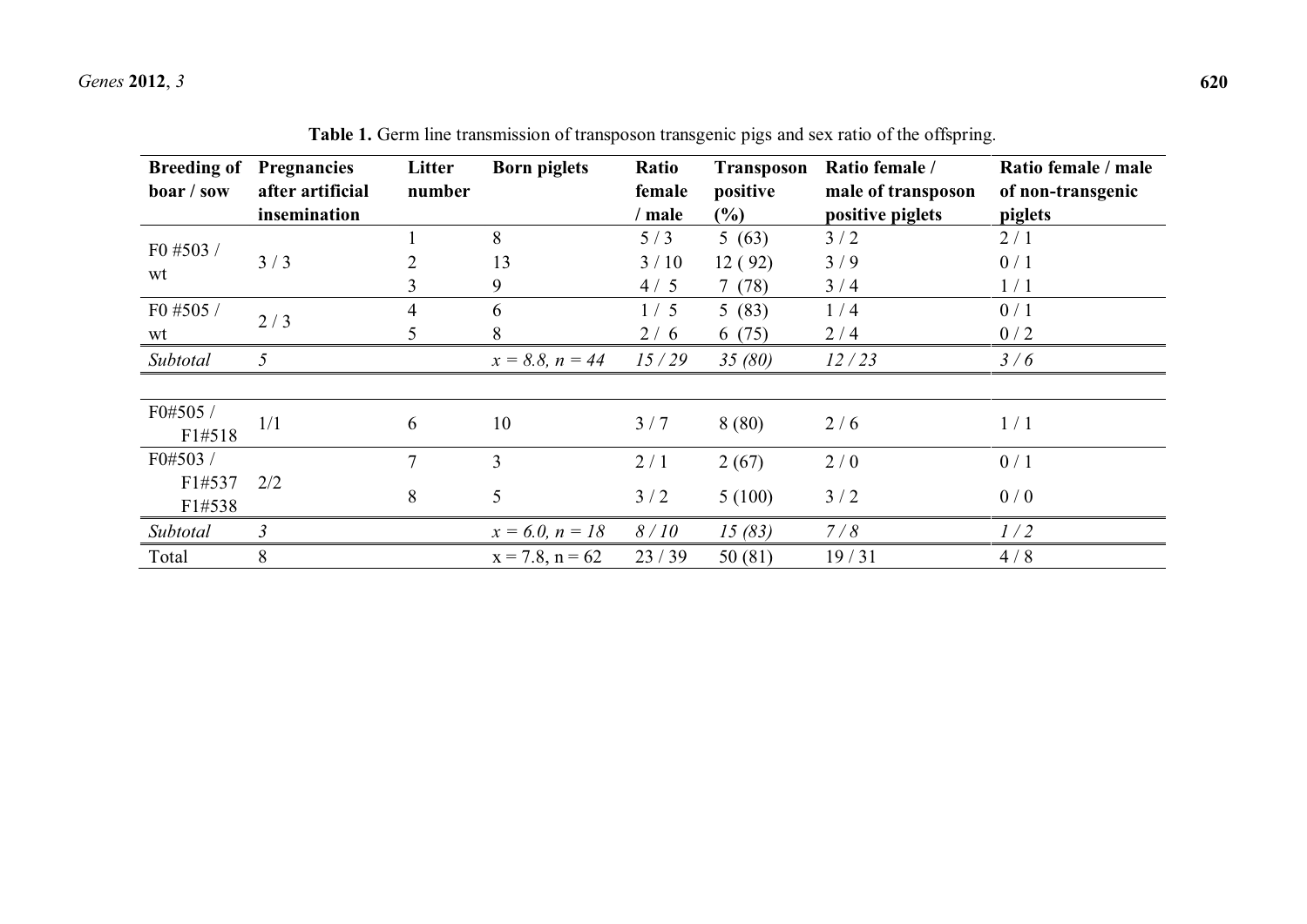Figure 3. Expression of Venus fluorescence in spermatozoa. (A) Specific Venus fluorescence of a spermatozoon from F0 boar #503; (B) Brightfield image of A; (C) Flow cytometric analysis of pig spermatozoa. The black line in the FACS analysis represents wild type sperm; blue line, spermatozoa from F1 boar with single integration; red line, spermatozoa from boar #503 with three integrations. Note that all spermatozoa from the transgenic pigs are uniformly Venus-positive.



A direct correlation between the copy number of monomeric transposons and the fluorescence intensity in organs and cells was evident. Expression of the Venus reporter was observed in all organs (Figure 4) and almost all cell types of F1-animals. Only erythrocytes were found to be Venus-negative by fluorescence microscopy (Figure 4). To exclude the possibility that the specific fluorescence properties of Venus were quenched by haemoglobin or other red blood cell components, blood samples of F1-animals were fractionated in plasma, leucocytes and erythrocytes and used for immunoblotting. Western blot analyses revealed Venus protein in leucocytes, but not in erythrocytes. Thus the CAGGS-promoter did not seem to be active in porcine erythrocytes or their precursor cells (Figure 4). Albeit mammalian erythrocytes lack a nucleus, their precursor cells do have a nucleus and all proteins necessary during the lifespan of an erythrocyte have to be synthesized prior to degradation of the nucleus. Previously, we showed that functional Venus protein was also deposited in "extracellular" hair of these pigs, and that its fluorescent properties remained stable over periods of months [52].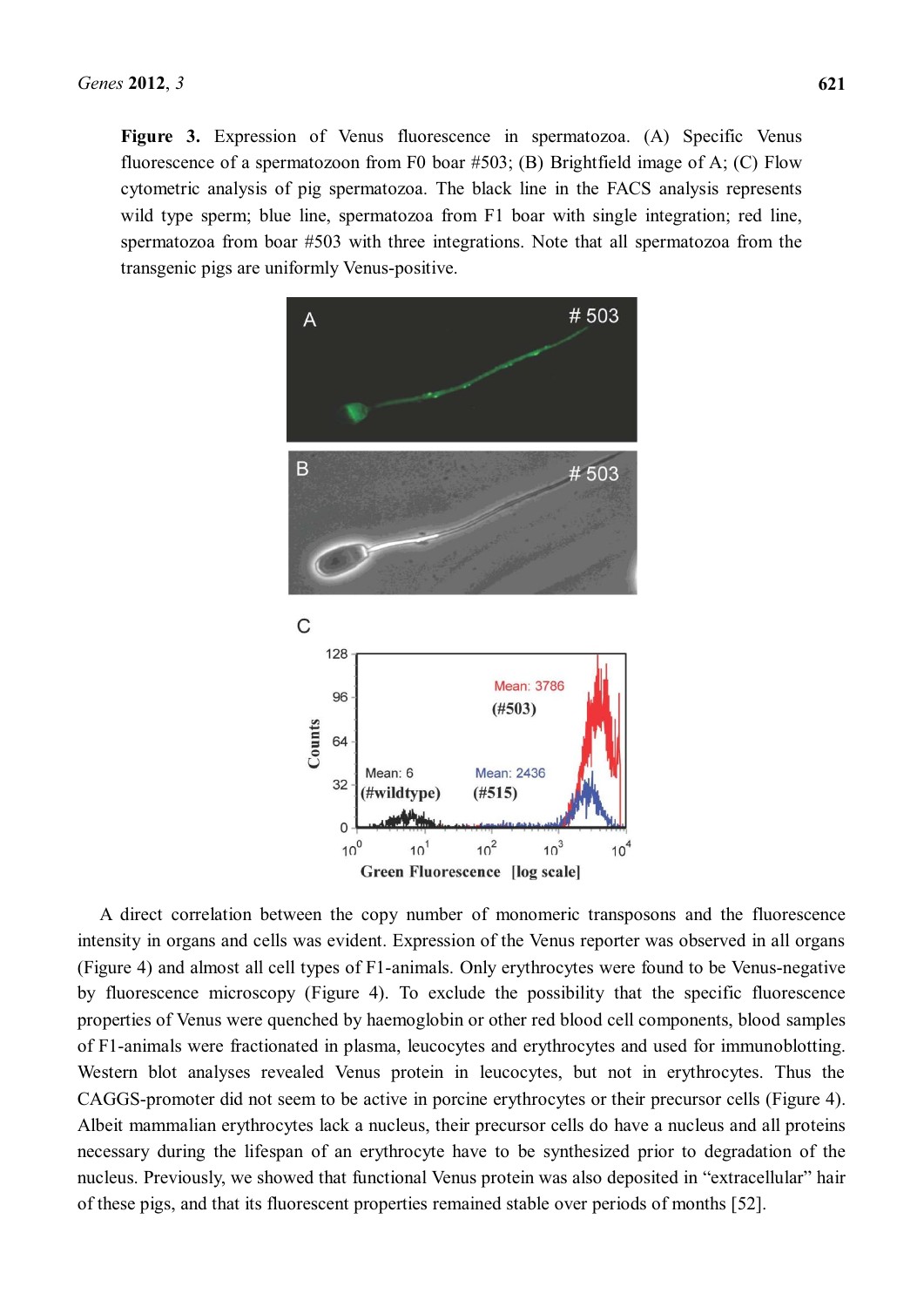**Figure 4.** Expression of Venus fluorophore in the pig heart and absence of Venus in erythrocytes. (A) Exemplarily, a transgenic (left) and a wild type (right) pig heart are shown under specific excitation of the Venus fluorophore. Inset, brightfield view; (B) Smear of blood cells. Brightfield view (left), specific Venus excitation (right). Note, red blood cells showed no Venus expression (some erythrocytes are indicated by an arrow); (C) Western blot detection of Venus in blood fractions. In blood, the Venus expression is restricted to leucocytes. Green bar indicates samples from Venus transgenic pig; black bar samples from wild type pig. M, molecular size marker; cb, complete blood; p, plasma; e, erythrocyte fraction; l, leucocyte fraction. Apparent molecular weight of Venus protein is  $\sim$ 30 kD.



A histological examination showed expression in all solid organs of transgenic F1 animals containing different transposon integrations, and all cells expressed the transgene (Figures 4, 5). The level of expression varied between cell types, but specific cell types showed consistent expression levels. High expression levels were detected in kidney and pancreas, whereas heart, lung and liver showed moderate to low expression (Figure 5).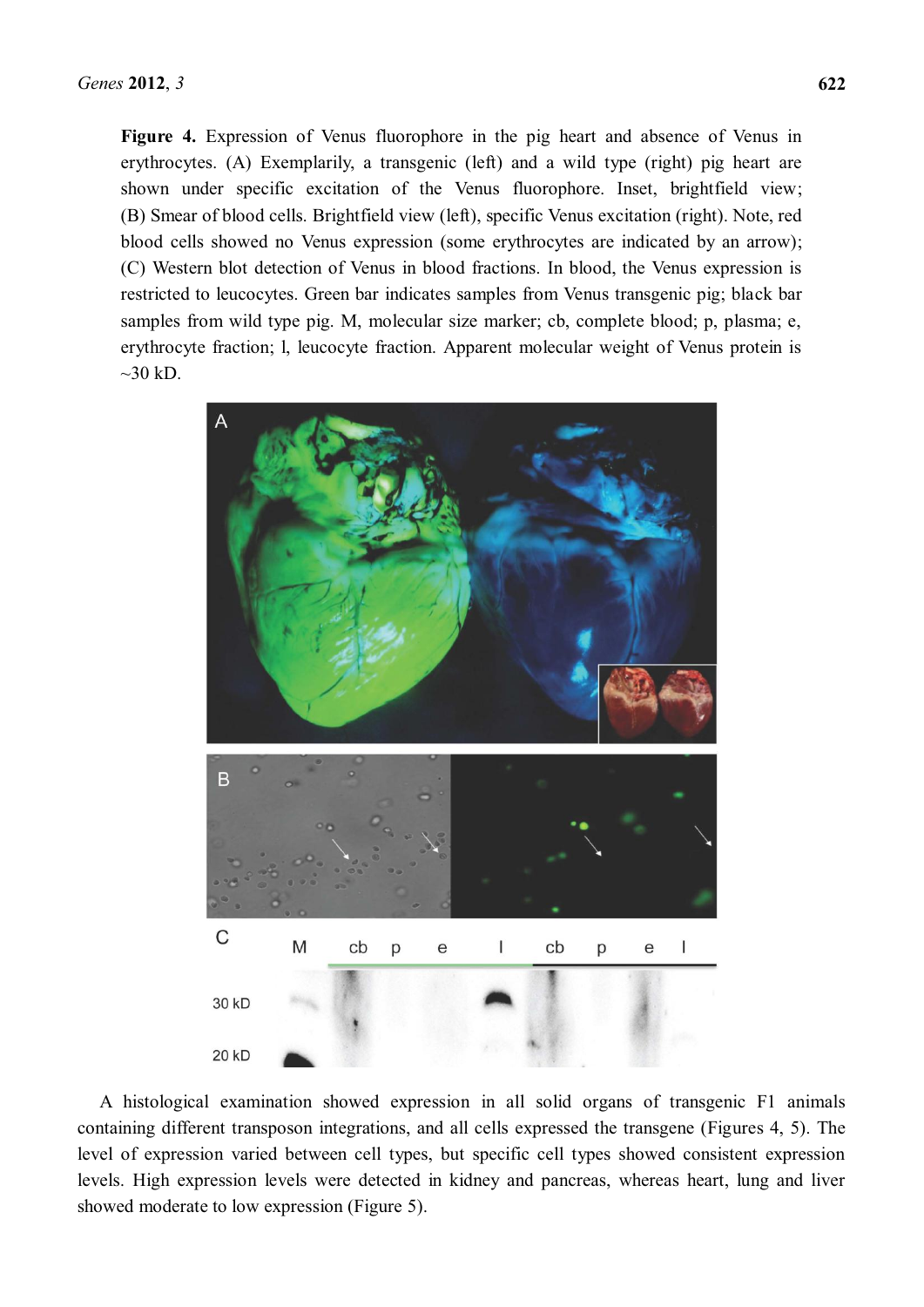**Figure 5.** Organ and cell type-specific expression of Venus. Cryosections (10 µm) of A. heart, B. liver, C. lung, D. kidney, and E. pancreas of a Venus transgenic F1 pig are shown under normalized fluorescence excitation (left) and brightfield conditions (right). Almost all cells express the Venus reporter, however at cell type-specific levels.



No case of variegated or silenced expression was found, whereas in previous studies of transgenic pig lines derived by random transgene integration, transgene silencing was a common finding [36,53].

Ubiquitous expression of Venus was confirmed by Northern blotting and Western blot detection of Venus protein [25,49]. Southern blot genotyping confirmed segregation of the monomeric transposons and supported the identification of F1 animals carrying identical integration events of the transposon (Figure 6). Thus the two founders (each with three monomeric transposons) can be used to derive six independent transgenic pig lines with a monomeric transposon. Germ line transmission of the SB transposons was not affected by the integrations site. In the absence of exogenously supplied Sleeping Beauty transposase, no changes in the integration sites (remobilisation) were found, consistent with the lack of endogenous SB-like transposons in the porcine genome.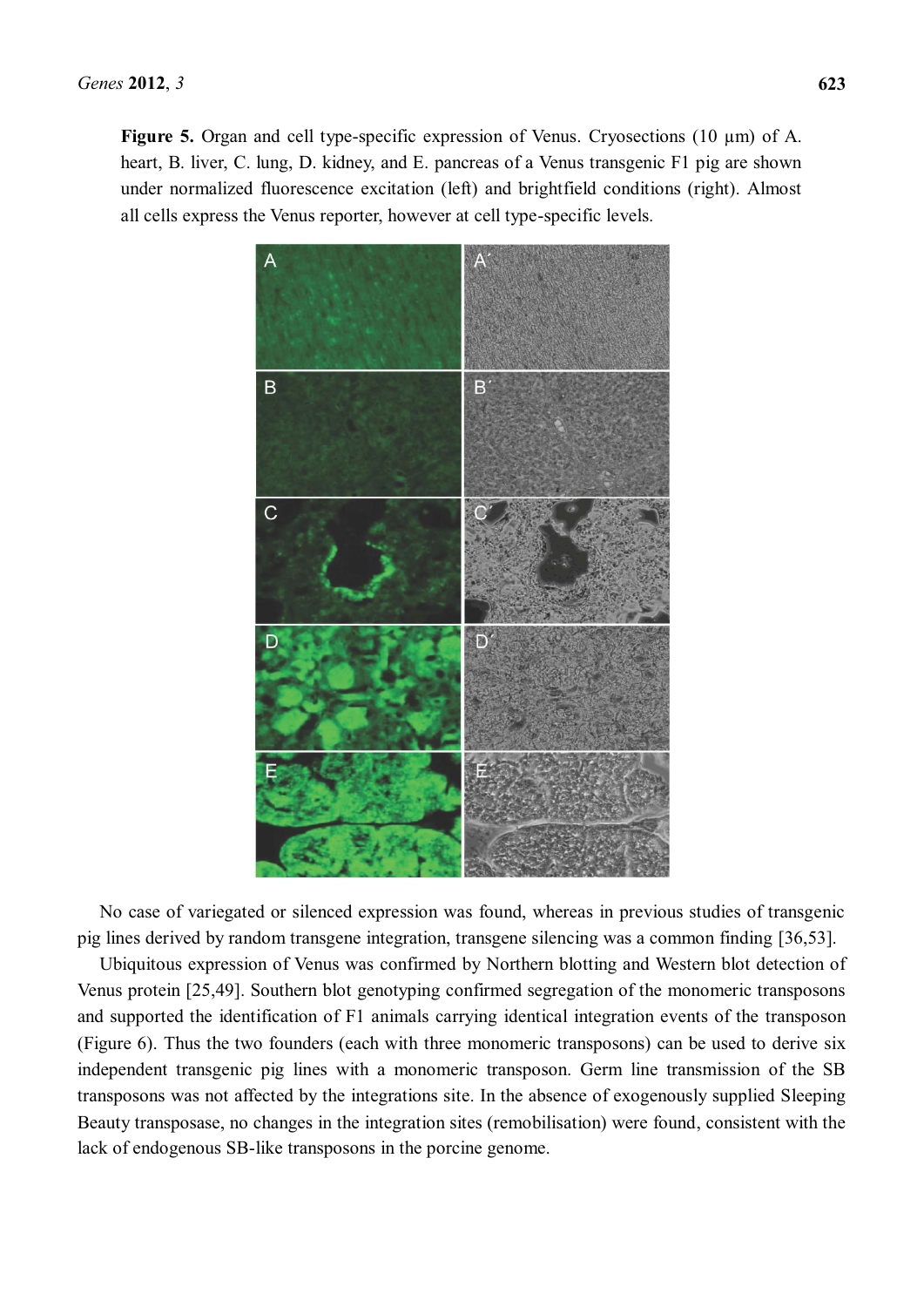Figure 6. Southern blot analysis of F1 offspring. (A) Southern blot of eight F1 offspring (litter 5, Tab 1).  $1 \times$ ,  $2 \times$  and  $0 \times$  indicate the segregated transposon copy numbers. Piglets  $\#1$ ,  $\#2$ ,  $\#3$ ,  $\#8$  (lanes 1, 2, 3, 8) carry one copy of a monomeric transposon, piglets  $\#5$  and #7 carry two transposon copies, and #4 and #6 are non-transgenic. Red arrow: internal fragment ~1.4 kb. Green arrows: external fragments of the first and second integrant. Note: In this litter was no piglet with three transposon copies. M, marker; 1-12, lane number; - no sample was loaded; wt, wild type DNA; c, positive control; (B) Design of Southern blot. Genomic DNA was digested with NcoI, which releases an internal fragment of 1.4 kb and an external fragment of >1.4 kb depending on neighboring sequences of the transposon. The black bar indicates position of Digoxigenine labeled probe, which hybridizes to internal and external fragments. Thus each integrated transposon should result in a 1.4 and  $a > 1.4$  kg fragment. Illegitimate integration can be excluded by employing restrictions flanking the ITR on original transposon plasmid, for details see [25].



2.4. Crossbreeding to Generate Piglets with Maximized Transposon Copy Number and Venus *Expression* 

To assess, whether the Venus protein behaves "neutral" in transgenic pigs, or whether (detrimental) effects become obvious above a critical expression level, three F1 sows, carrying two transposon copies, were inseminated with sperm from founders #503 or #505 (Table 1). The sows delivered 18 piglets, which carried up to five monomeric transposons. Again, a direct correlation between transposon copy number of the carrier, and the specific fluorescence intensity was apparent (Figure 7). Detrimental effects of the Venus reporter with respect to vital parameters, such as birth weight, litter size and animal health were not found. Piglets, which carried five different Venus transposons at permissive loci, exhibited the highest fluorescence, and no critical expression level could be determined. Apparently breeding to F2 generation neither affected expression, nor animal health.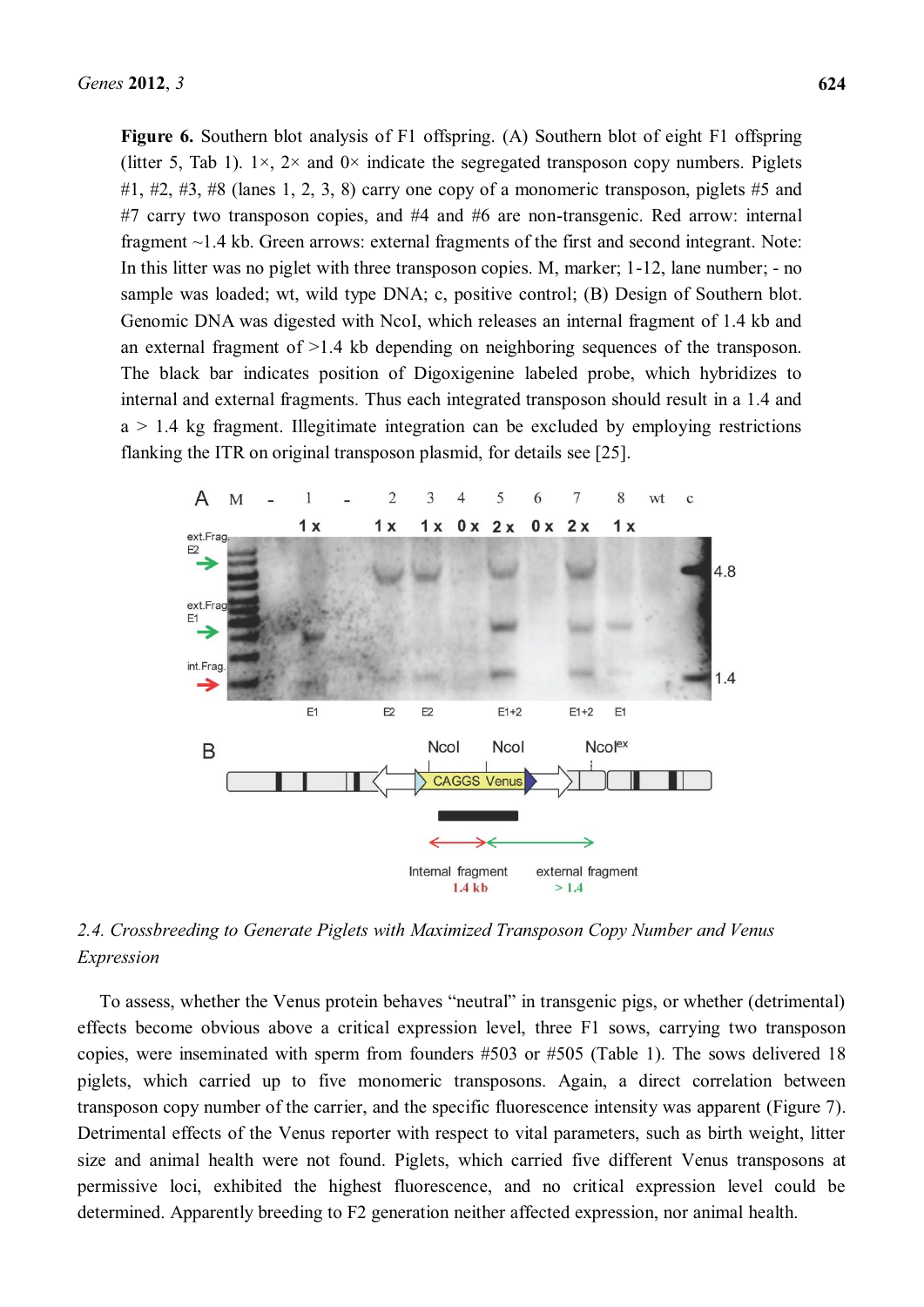The mean littersize of 7.8 piglets for the germ line transmission experiments (Table 1) is smaller than the mean littersize of wild type pigs in the Institutes pig facility. However, this may be due to different selection criteria for these two populations of pigs. Whereas wild type animals are strongly selected for high fecundity, and animals which give rise to small litter sizes are slaughtered, the transposon founders were solely selected on the presence of the transgene. Also a higher ratio of male (62%) than female offspring (38%) was recorded (Table 1). This was found both in the transgenic and in the non-transgenic offspring of transposon transgenic parental animals, and did not correlate with the transgenic status. The smaller litter size and the altered sex ratio warrant further studies into the role of transposon transgenesis on porcine fertility.

**Figure 7.** Maximized Venus expression by crossbreeding. (A) Female F1 sow # 518 (descendant of boar # 503) was inseminated with semen of the F0 boar #505. Seven of the F2 offspring (Table 1, litter 6) are shown under specific Venus excitation. The piglets are labeled with the copy number of the transposon cassette. The number of integration sites of the Venus transposon shows a direct correlation to fluorescence intensity; (B) Calculated transposon segregation for parents with three and two independent integrants of the Venus transposon. Dot, Venus transposon integrant; line, wt allele.



| Male<br>Female<br>gametes<br>gametes | $\mathbf{m}$     | $\mathsf{II}$ $\bullet$ | $  \bullet  $     | $\bullet$ II     | e e                         | $\bullet$   $\bullet$       | $  \bullet \bullet$     | $\bullet\bullet\bullet$ |
|--------------------------------------|------------------|-------------------------|-------------------|------------------|-----------------------------|-----------------------------|-------------------------|-------------------------|
| $\overline{\phantom{a}}$             | III <sub>•</sub> | $III$ ee                | $III$ o $\bullet$ | $III$ ee         | $l$ $l$ $\bullet$ $\bullet$ | $l$ $\bullet$ $\bullet$     | $l$ leee                | 0000                    |
| $\bullet$                            | <b>Illie</b>     | $III$ ee                | $III$ ee          | $III$ ee         | $l$ $l$ $\bullet$ $\bullet$ | $l$ $l$ $\bullet$ $\bullet$ | $l$ $\bullet$ $\bullet$ | 0000                    |
| $\bullet\bullet$                     | $III$ ee         | l                       | l                 | l                | 0000                        | 0000                        | 0000                    | 00000                   |
| Ш                                    | Ш                | <b>IIII</b>             | <b>IIII</b>       | III <sub>o</sub> | $III$ ee                    | $III$ ee                    | $III$ ee                | $l$ $\bullet$ $\bullet$ |

| <b>J.V.</b> | w<br>м | ×А. | ΟХ  |     | 5х |  |
|-------------|--------|-----|-----|-----|----|--|
| 3%          | 15%    | 30% | 30% | 15% | 3% |  |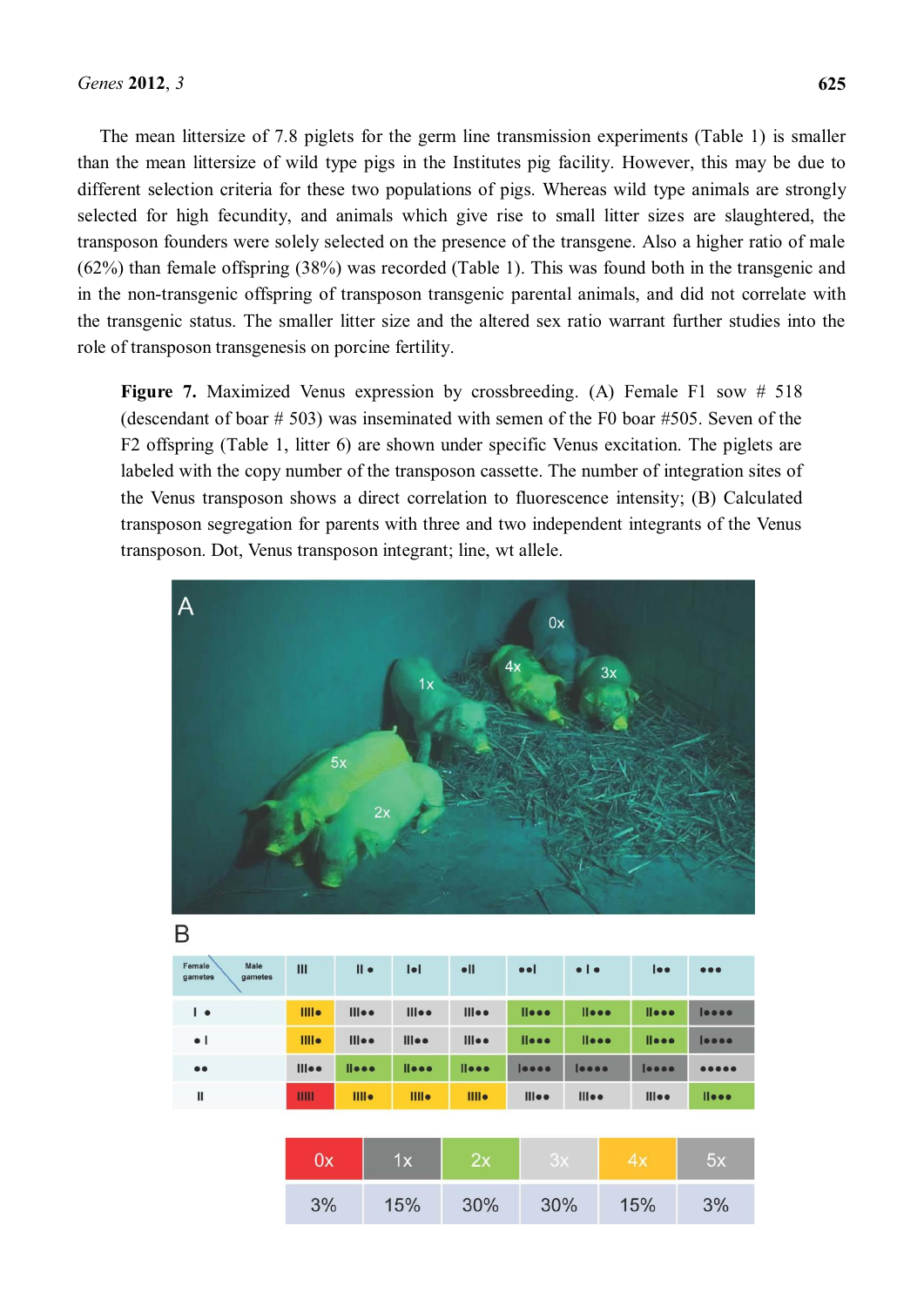#### *2.5. Generation of Porcine Models for Biomedical and Pharmaceutical Research*

Importantly, the active transposition in porcine zygotes did not require any antibiotic selection cassettes, which are un-wanted DNA elements according to guidelines provided by regulatory authorities like the European Medicines Agency (EMA) and the Food and Drug Administration (FDA) in the USA. Recent experimental data in transgenic mice and cattle support the notion that the presence of an antibiotic selection cassette may result in variegated expression of the gene of interest [28,54]. Thus gene transfer strategies, which omit or allow removal of unwanted "transgenic" DNA sequences, are necessary to fully exploit transgenic animal models.

Methodological improvements in gene transfer have led to a rapidly increasing list of biomedical livestock models during recent years [55–62]. Transgenic pigs have been shown to mimic genetic and metabolic human diseases  $[1,5,55-58,60-63]$ . An important example is the porcine cystic fibrosis model, which shows a similar disease phenotype as for human patients [64], whereas transgenic mouse models failed to exhibit lung, pancreatic and intestinal obstructions. Huntington´s disease is a neurodegenerative disorder characterized by expression of a mutated huntingtin. A transgenic pig model expressing the N-terminal huntingtin with a polyglutamine tract seems to accumulate misfolded proteins in neurons, and initiated apoptosis in the affected neurons [56]. Photoreceptor topography in the pig retina is highly similar to that in humans, as it includes a cone rich, macula-like area centralis. Transgenic pigs expressing macular dystrophy-causing mutation in the ELOVL4 (elongation of very long chain fatty acids-4) gene showed photoreceptor loss, disorganised inner and outer segments, and diminished electro-retinography responses, suggesting that the transgenic pigs mirror macular degeneration and provide a unique model for therapeutic interventions [65]. Recently, the first immune deficient pigs were cloned [66–68], which is promising for large animal models for cell transplantation experiments. Our results suggest that Sleeping Beauty transposon-catalyzed stable transgene delivery is a useful addition in the toolkit for improved genetic engineering of the porcine genome for the generation of novel disease models [69].

#### **3. Experimental Section**

#### *3.1. Animals and Samples*

Animals were maintained and handled according to German laws according animal welfare and genetically modified organisms (GMO). All animal experiments were approved by an independent ethics committee. Sperm rich fractions were collected using a dummy and by the gloved hand technique. Sperm samples were extended with Androhep (1:1). For artificial insemination, semen was diluted to a final concentration of  $10^8$  sperm cells/mL. For genotyping, blood and ear biopsies were collected, and DNA was isolated with the proteinase K method.

# *3.2. Southern Blotting*

Southern blot was done according to standard protocols. The genomic DNA was digested with NcoI. Hybridization with a CAGGS-Venus probe resulted in a constant internal fragment of around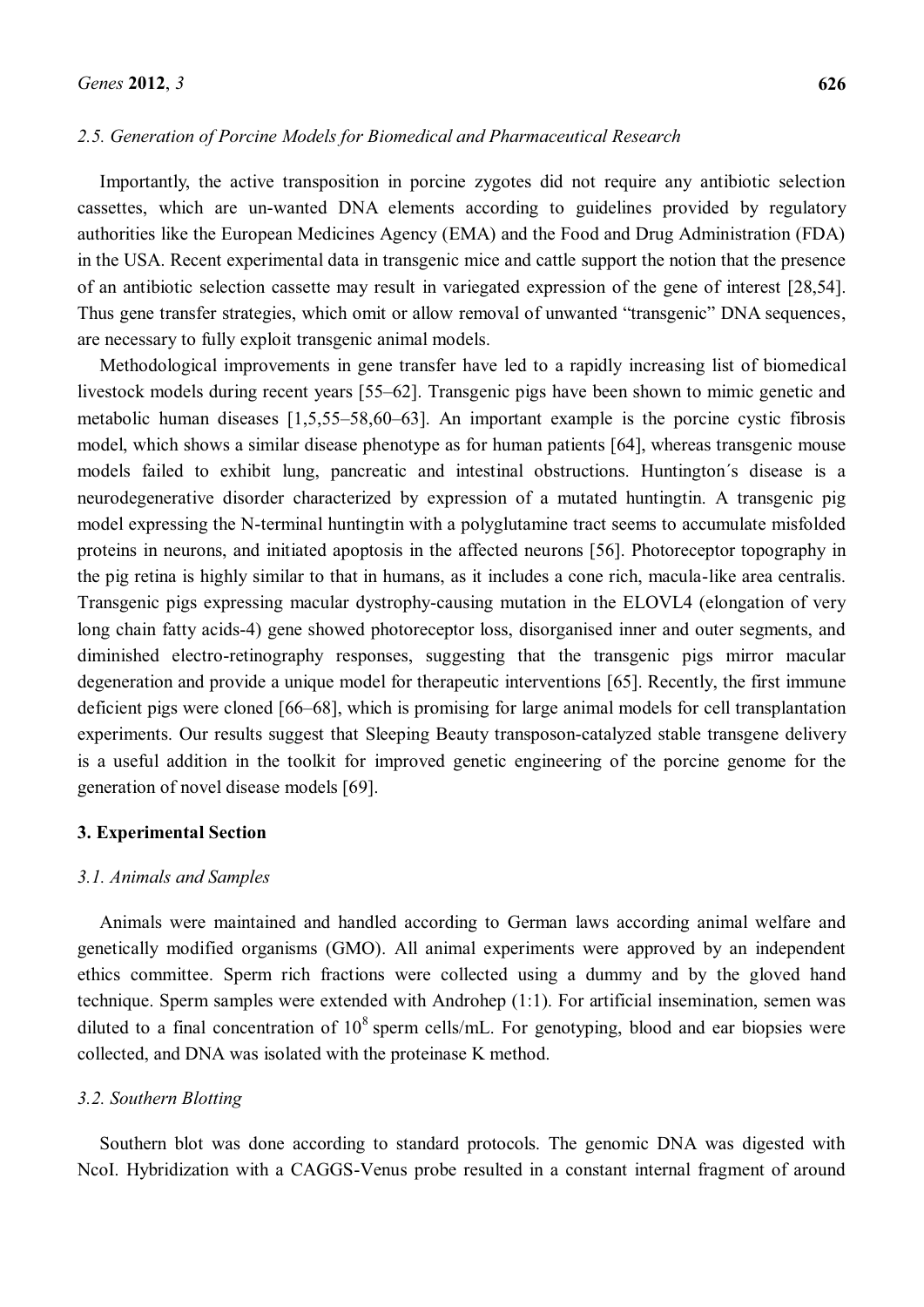1.4 kb, and a variable external fragment of >1.4 kb per integration [25]. Southern blotting was done according to standard protocols.

# *3.3. Sperm Analysis*

Flow cytometry analysis of spermatozoa was performed using a FACScan (BD Bioscience) equipped with an argon laser (488 nm, 15 mW). Samples were diluted to  $0.5 \times 10^6$  cells/mL and measured in duplicates acquiring 10,000 cells per sample.

# *3.4. Western Blotting*

Cells were extracted in RIPA buffer and 10 microgram of protein per slot was separated on a SDS-PAGE gel, blotted to a PVDF membrane, blocked and probed with a rabbit polyclonal anti-EGFP antibody (Santa Cruz) in 1:1000 dilution, followed by a secondary anti-rabbit antibody in 1:10 000 dilution (Sigma-Aldrich). For detection an ECL+ kit (GE Healthcare) and an image acquisition system (Vilber Lourmat, Fusion SL 3500) were used. For complete Western blotting protocol see references [49,52].

# *3.5. Macroscopic Imaging and Fluorescence Microscopy*

Venus transgenic and wildtype animals were excited with a blue LED and images were recorded with a digital camera and an emission filter (Lee Filter). Isolated organs were recorded in an identical manner. Organ samples were fixed in neutralized 4% formaldehyde overnight, then transferred to a 20% sucrose solution, and frozen in embedding medium (Micom Laborgeräte, Walldorf, Germany) on  $\frac{dy}{dx}$  dry ice. This treatment excellently preserved the Venus fluorescence. In a cryotome, 10  $\mu$ m sections were cut, mounted in Vectashield and viewed an an Olympus BX60 equipped with epifluorescence (excitation:  $450-490$  nm; emission:  $515-550$  nm; dichroic mirror:  $505$  nm). Normalized images were recorded with a scientific digital camera (Olympus DP71).

# **4. Conclusions**

We have established the use of a Sleeping Beauty transposon system for the generation of germ line competent transgenic pigs by CPI. Generation of transgenic pigs with the transposon-system seems to be an efficient method for the production of large animal models and seems to avoid unwanted side effects of transgenesis, such as insertional mutagenesis, integration of concatemeres or integration into transcriptional non-permissive loci. In contrast to conventional random transgene integration, the transposase-catalyzed DNA integration preferentially resulted in monomeric integrations in transcriptionally permissive loci of the genome. Together with more accurate whole genome data and highly specific designed DNA modifying enzymes [59], precision genetic modifications became feasible in the pig genome [21,25,70]. It is anticipated that authentic pluripotent cells of the pig will be generated in the near future. Thus transgenesis in the pig will be significantly improved for the generation of humanized pig models [71]. The expected progress of pig transgenesis with increased success rates and decreased costs, will make the pig an attractive complementary model for advanced approaches in biomedical and pharmaceutical research.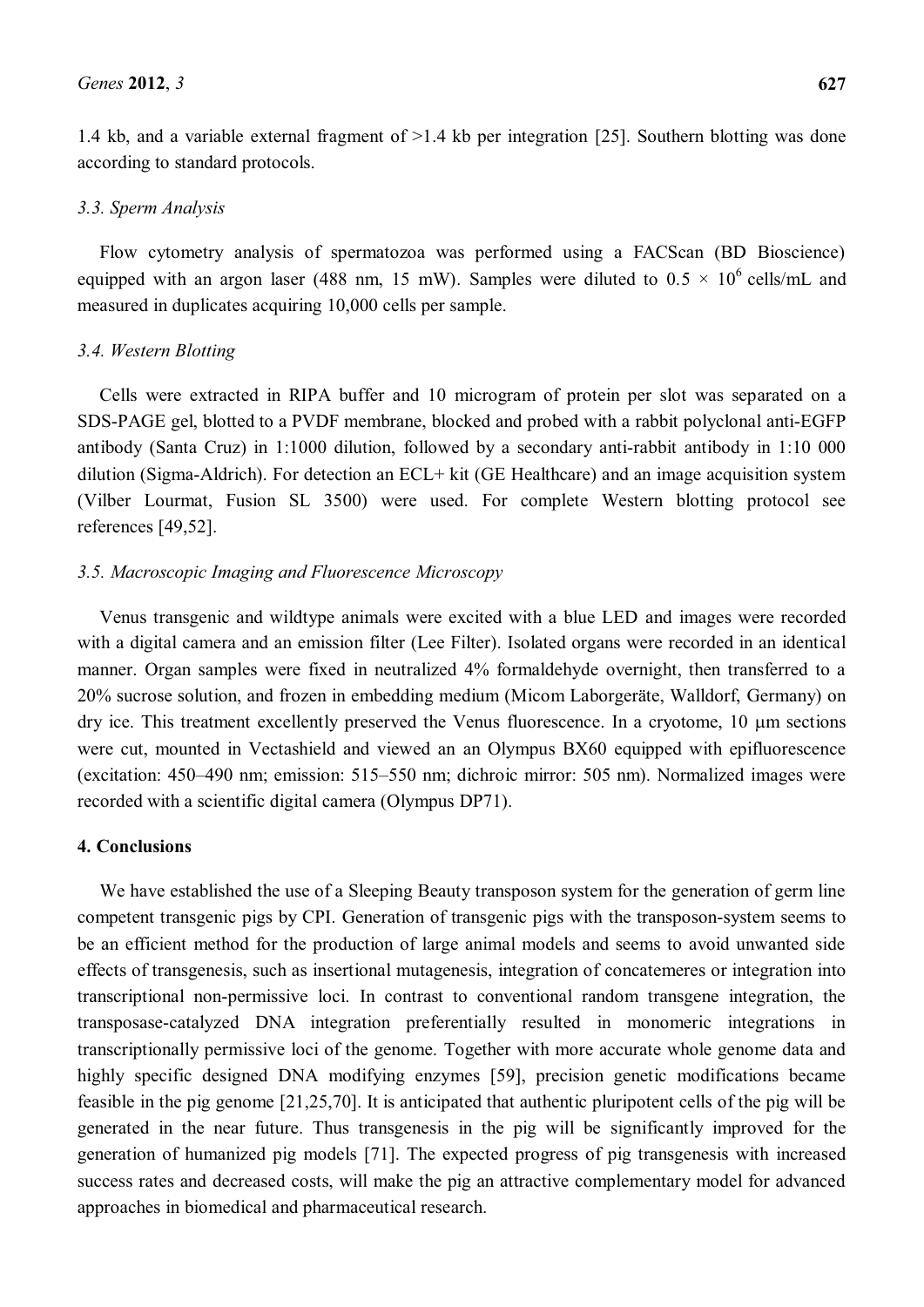## **Acknowledgments**

The authors thank Peter Köhler for fluorescence photography, and Brigitte Barg-Kues and Maren Ziegler for excellent technical support. Rolf Poppenga, Edward Kufeld, Johann Kuhn and Toni Peker for animal caretaking and boar semen collection. Funding by the DFG is gratefully acknowledged (KU 1586/2-1 and IV 21/6-1).

## **Conflict of Interests**

The authors declare no competing interests

## **References**

- 1. Luo, Y.; Li, J.; Liu, Y.; Lin, L.; Du, Y.; Li, S.; Yang, H.; Vajta, G.; Callesen, H.; Bolund, L.; Sorensen, C.B. High efficiency of BRCA1 knockout using rAAV-mediated gene targeting: Developing a pig model for breast cancer. *Transgenic. Res.* **2011**, *20*, 975–988.
- 2. Muller, M.; Brem, G. Transgenic strategies to increase disease resistance in livestock. *Reprod. Fertil. Dev.* **1994**, *6*, 605–613.
- 3. Tanila, H. Wading pools, fading memories-place navigation in transgenic mouse models of Alzheimer's disease. *Front. Aging. Neurosci.* **2012**, *4*, 11.
- 4. Jacobsen, J.C.; Bawden, C.S.; Rudiger, S.R.; McLaughlan, C.J.; Reid, S.J.; Waldvogel, H.J.; MacDonald, M.E.; Gusella, J.F.; Walker, S.K.; Kelly, J.M.; Webb, G.C.; Faull, R.L.; Rees, M.I.; Snell, R.G. An ovine transgenic, Huntington's disease model. *Hum. Mol. Genet.* **2010**, *19*, 1873±1882.
- 5. Kragh, P.M.; Nielsen, A.L.; Li, J.; Du, Y.; Lin, L.; Schmidt, M.; Bogh, I.B.; Holm, I.E.; Jakobsen, J.E.; Johansen, M.G.; Purup, S.; Bolund, L.; Vajta, G.; Jorgensen, A.L. Hemizygous minipigs produced by random gene insertion and handmade cloning express the Alzheimer's disease-causing dominant mutation APPsw. *Transgenic. Res.* 2009, 18, 545–558.
- 6. Palmiter, R.D.; Brinster, R.L.; Hammer, R.E.; Trumbauer, M.E.; Rosenfeld, M.G.; Birnberg, N.C.; Evans, R.M. Dramatic growth of mice that develop from eggs microinjected with metallothionein-growth hormone fusion genes. *Nature* 1982, 300, 611-615.
- 7. Gama Sosa, M.A.; De Gasperi, R.; Elder, G.A. Animal transgenesis: An overview. *Brain. Struct. Funct.* **2010**, 214, 91-109.
- 8. Wall, R.J.; Shani, M. Are animal models as good as we think? *Theriogenology* **2008**, 69, 2–9.
- 9. Habermann, F.A.; Wuensch, A.; Sinowatz, F.; Wolf, E. Reporter genes for embryogenesis research in livestock species. *Theriogenology* **2007**, *68*, S116–S124.
- 10. Laible, G.; Alonso-Gonzalez, L. Gene targeting from laboratory to livestock: Current status and emerging concepts. *Biotechnol. J.* **2009**, *4*, 1278-1292.
- 11. Nowak-Imialek, M.; Kues, W.; Carnwath, J.W.; Niemann, H. Pluripotent stem cells and reprogrammed cells in farm animals. *Microsc. Microanal.* **2011**, *17*, 474–497.
- 12. Hammer, R.E.; Pursel, V.G.; Rexroad, C.E., Jr.; Wall, R.J.; Bolt, D.J.; Ebert, K.M.; Palmiter, R.D.; Brinster, R.L. Production of transgenic rabbits sheep and pigs by microinjection. *Nature* **1985**, 315, 680–683.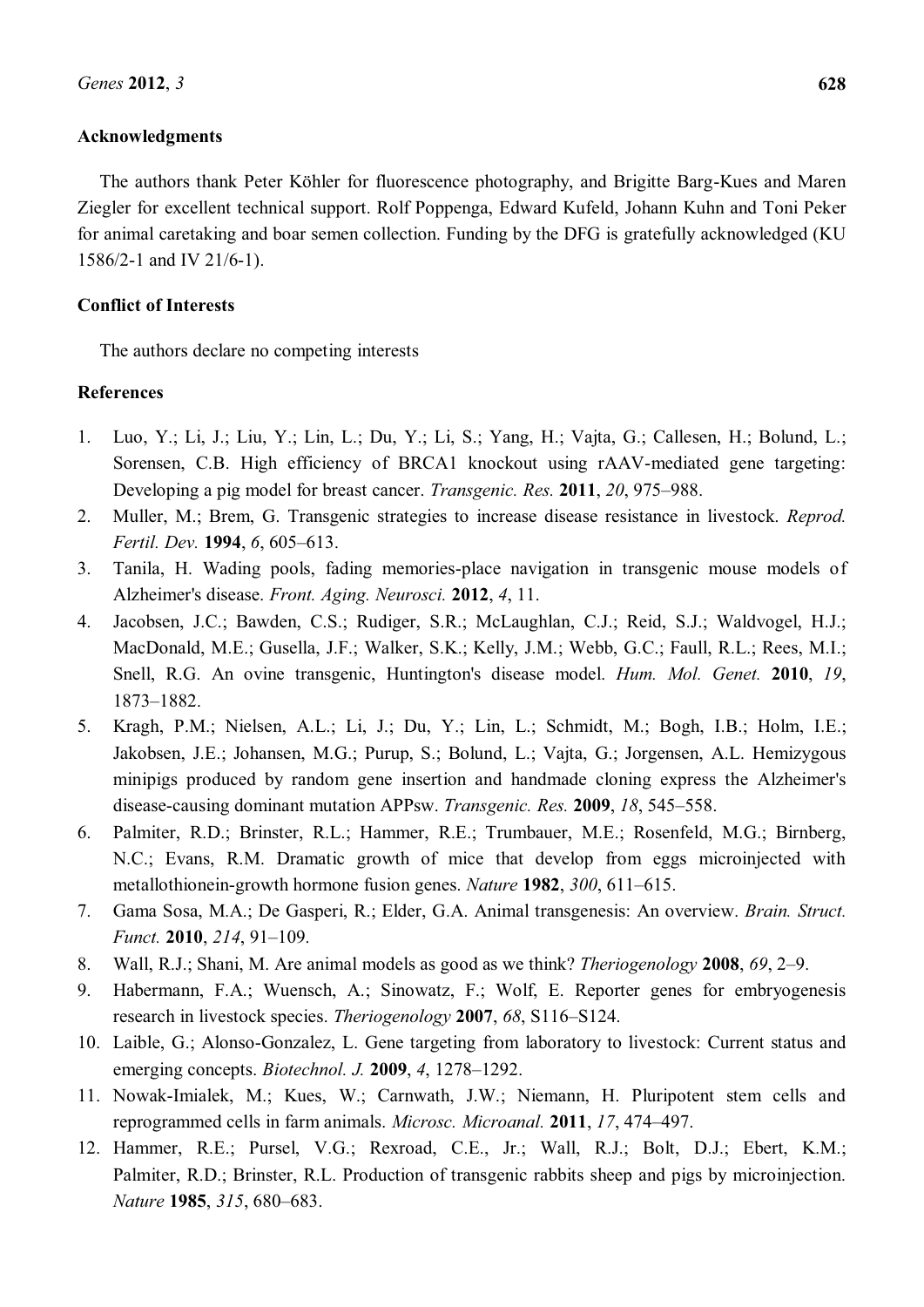- 13. Chang, K.; Qian, J.; Jiang, M.; Liu, Y.H.; Wu, M.C.; Chen, C.D.; Lai, C.K.; Lo, H.L.; Hsiao, C.T.; Brown, L.; Bolen, J., Jr.; Huang, H.I.; Ho, P.Y.; Shih, P.Y.; Yao, C.W.; Lin, W.J.; Chen, C.H.; Wu, F.Y.; Lin, Y.J.; Xu, J.; Wang, K. Effective generation of transgenic pigs and mice by linker based sperm-mediated gene transfer. *BMC Biotechnol.* **2002**, *2*, 5.
- 14. Watanabe, M.; Kurome, M.; Matsunari, H.; Nakano, K.; Umeyema, K.; Shiota, A.; Nakauchi, H.; Nagashima, H. The creation of transgenic pigs expressing human proteins using BAC-derived full-length genes and intracytoplasmic sperm injection-mediated gene transfer. *Transgenic. Res.* **2012**, 21, 605-618.
- 15. Garcia-Vazquez, F.A.; Ruiz, S.; Matas, C.; Izquierdo-Rico, M.J.; Grullon, L.A.; De, O.A.; Vieira, L.; viles-Lopez, K.; Gutierrez-Adan, A.; Gadea, J. Production of transgenic piglets using ICSI-sperm-mediated gene transfer in combination with recombinase RecA. *Reproduction.* **2010**, *140*, 259-272.
- 16. Park, F. Lentiviral vectors: Are they the future of animal transgenesis? *Physiol. Genomics.* **2007**, *31*, 159±173.
- 17. Hofmann, A.; Kessler, B.; Ewerling, S.; Weppert, M.; Vogg, B.; Ludwig, H.; Stojkovic, M.; Boelhauve, M.; Brem, G.; Wolf, E.; Pfeifer, A. Efficient transgenesis in farm animals by lentiviral vectors. *EMBO Rep.* **2003**, *4*, 1054-1060.
- 18. Wilmut, I.; Schnieke, A.E.; McWhir, J.; Kind, A.J.; Campbell, K.H. Viable offspring derived from fetal and adult mammalian cells. *Nature* **1997**, 385, 810–813.
- 19. Schnieke, A.E.; Kind, A.J.; Ritchie, W.A.; Mycock, K.; Scott, A.R.; Ritchie, M.; Wilmut, I.; Colman, A.; Campbell, KH. Human factor IX transgenic sheep produced by transfer of nuclei from transfected fetal fibroblasts. *Science* 1997, 278, 2130-2133.
- 20. Petersen, B.; Lucas-Hahn, A.; Oropeza, M.; Hornen, N.; Lemme, E.; Hassel, P.; Queisser, A.L.; Niemann, H. Development and validation of a highly efficient protocol of porcine somatic cloning using preovulatory embryo transfer in peripubertal gilts. *Cloning. Stem. Cells.* **2008**, *10*, 355–362.
- 21. Garrels, W.; Ivics, Z.; Kues, W.A. Precision genetic engineering in large mammals. *Trends. Biotechnol.* **2012**, 7, 386-393.
- 22. Shinohara, E.T.; Kaminski, J.M.; Segal, D.J.; Pelczar, P.; Kolhe, R.; Ryan, T.; Coates, C.J.; Fraser, M.J.; Handler, A.M.; Yanagimachi, R.; Moisyadi, S. Active integration: New strategies for transgenesis. *Transgenic. Res.* **2007**, *16*, 333±339.
- 23. Fahrenkrug, S.C.; Blake, A.; Carlson, D.F.; Doran, T.; Van, E.A.; Faber, D.; Galli, C.; Gao, Q.; Hackett, P.B.; Li, N.; Maga, E.A.; Muir, W.M.; Murray, J.D.; Shi, D.; Stotish, R.; Sullivan, E.; Taylor, J.F.; Walton, M.; Wheeler, M.; Whitelaw, B.; Glenn, B.P. Precision genetics for complex objectives in animal agriculture. *J Anim. Sci.* **2010**, 88, 2530–2539.
- 24. Staunstrup, N.H.; Madsen, J.; Primo, M.N.; Li, J.; Liu, Y.; Kragh, P.M.; Li, R.; Schmidt, M.; Purup, S.; Dagnaes-Hansen, F.; Svensson, L.; Petersen, T.K.; Callesen, H.; Bolund, L.; Mikkelsen, J.G. Development of transgenic cloned pig models of skin inflammation by DNA transposon-directed ectopic expression of human beta1 and alpha2 integrin. *PLoS One* **2012**, *7*, e36658.
- 25. Garrels, W.; Mates, L.; Holler, S.; Dalda, A.; Taylor, U.; Petersen, B.; Niemann, H.; Izsvak, Z.; Ivics, Z.; Kues, W.A. Germline transgenic pigs by, Sleeping, Beauty transposition in porcine zygotes and targeted integration in the pig genome. *PLoS One* **2011**, *6*, e23573.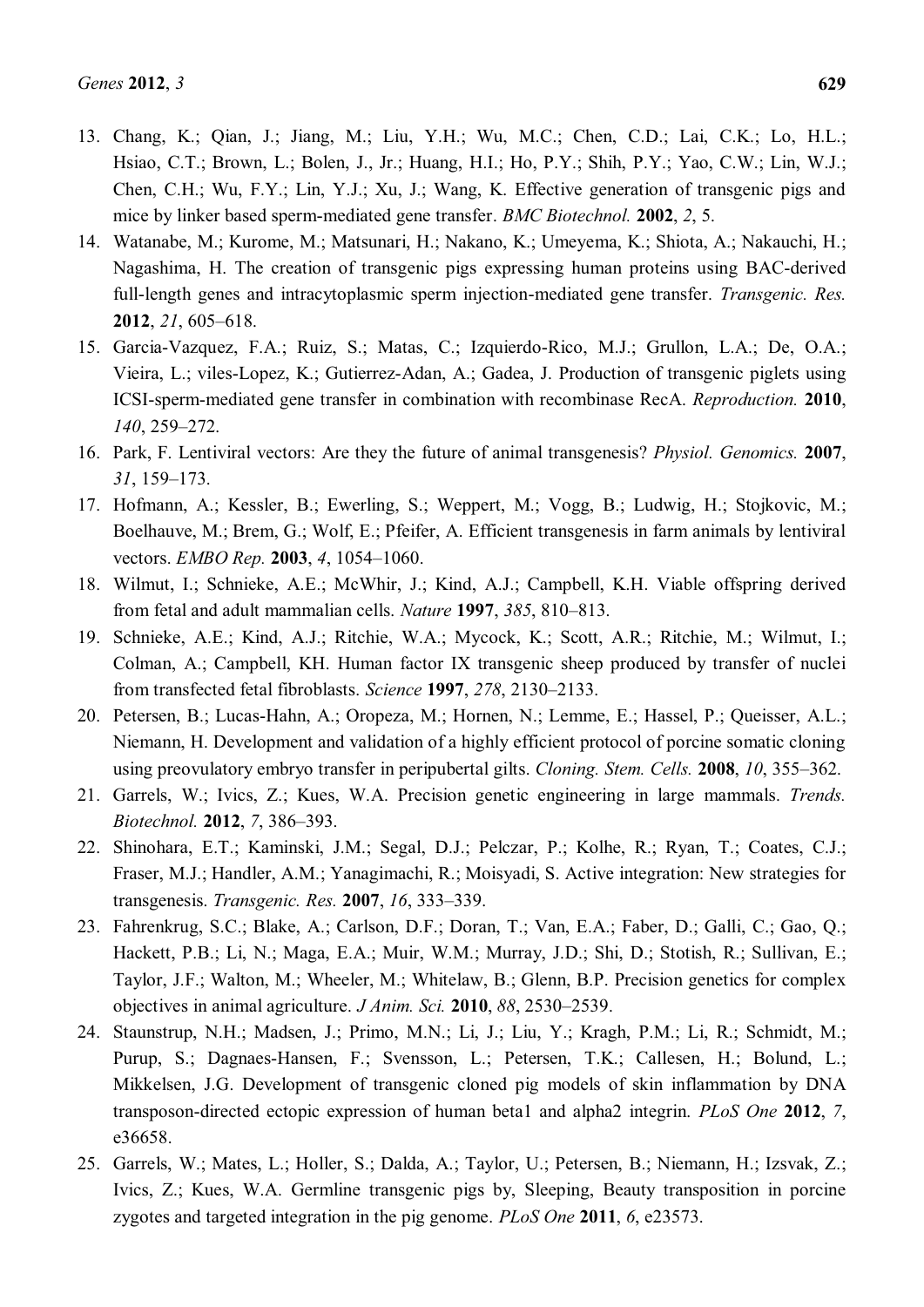- 26. Carlson, D.F.; Geurts, A.M.; Garbe, J.R.; Park, C.W.; Rangel-Filho, A.; O'Grady, S.M.; Jacob, H.J.; Steer, C.J.; Largaespada, D.A.; Fahrenkrug, S.C. Efficient mammalian germline transgenesis by cis-enhanced Sleeping Beauty transposition. *Transgenic. Res.* 2011, 20, 29–45.
- 27. McGrew, M.J.; Sherman, A.; Ellard, F.M.; Lillico, S.G.; Gilhooley, H.J.; Kingsman, A.J.; Mitrophanous, KA.; Sang, H. Efficient production of germline transgenic chickens using lentiviral vectors. *EMBO Rep.* **2004**, 5, 728-733.
- 28. Tasic, B.; Hippenmeyer, S.; Wang, C.; Gamboa, M.; Zong, H.; Chen-Tsai, Y.; Luo, L. Site-specific integrase-mediated transgenesis in mice via pronuclear injection. *Proc. Natl. Acad. Sci. USA* **2011**, *108*, 7902-7907.
- 29. Macdonald, J.; Taylor, L.; Sherman, A.; Kawakami, K.; Takahashi, Y.; Sang, H.M.; McGrew, M.J. Efficient genetic modification and germ-line transmission of primordial germ cells using piggyBac and Tol2 transposons. *Proc. Natl. Acad. Sci. USA* 2012, 109, E1466–E1472.
- 30. Carlson, D.F.; Garbe, J.R.; Tan, W.; Martin, M.J.; Dobrinsky, J.R.; Hackett, P.B.; Clark, K.J.; Fahrenkrug, S.C. Strategies for selection marker-free swine transgenesis using the Sleeping Beauty transposon system. *Transgenic. Res.* **2011**, *20*, 1125-1137.
- 31. Jakobsen, J.E.; Li, J.; Kragh, P.M.; Moldt, B.; Lin, L.; Liu, Y.; Schmidt, M.; Winther, K.D.; Schyth, B.D.; Holm, I.E.; Vajta, G.; Bolund, L.; Callesen, H.; Jorgensen, A.L.; Nielsen, A.L.; Mikkelsen, J.G. Pig transgenesis by Sleeping Beauty DNA transposition. *Transgenic. Res.* **2011**, 20, 533–545.
- 32. Van Reenen, C.G.; Meuwissen, T.H.; Hopster, H.; Oldenbroek, K.; Kruip, T.H.; Blokhuis, H.J. Transgenesis may affect farm animal welfare: A case for systematic risk assessment. *J. Anim. Sci.* **2001**, 79, 1763-1779.
- 33. Clark, J.; Whitelaw, B. A future for transgenic livestock. *Nat. Rev. Genet.* **2003**, 4, 825–833.
- 34. Carter, D.B.; Lai, L.; Park, K.W.; Samuel, M.; Lattimer, J.C.; Jordan, K.R.; Estes, D.M.; Besch-Williford, C.; Prather, R.S. Phenotyping of transgenic cloned piglets. *Cloning. Stem. Cells* **2002.** *4*, 131–145.
- 35. Greger, M. Trait selection and welfare of genetically engineered animals in agriculture. *J. Anim. Sci.* **2010**, 88, 811-814.
- 36. Deppenmeier, S.; Bock, O.; Mengel, M.; Niemann, H.; Kues, W.; Lemme, E.; Wirth, D.; Wonigeit, K.; Kreipe, H. Health status of transgenic pigs expressing the human complement regulatory protein CD59. *Xenotransplantation*. **2006**, 13, 345–356.
- 37. Huber, R.; Remuge, L.; Carlisle, A.; Lillico, S.; Sandoe, P.; Sorensen, D.; Withelaw, B.; Olosson, A. Welfare assessment in transgenic pigs expressing green fluorescent protein GFP. *Transgenic. Res.* **2012**, 21, 773-784.
- 38. Reichenbach, M.; Lim, T.; Reichenbach, H.D.; Guengoer, T.; Habermann, F.A.; Matthiesen, M.; Hofmann, A.; Weber, F.; Zerbe, H.; Grupp, T.; Sinowatz, F.; Pfeifer, A.; Wolf, E. Germ-line transmission of lentiviral, PGK-EGFP integrants in transgenic cattle: new perspectives for experimental embryology. *Transgenic. Res.* 2010, 19, 549-556.
- 39. Pursel, V.G.; Wall, R.J.; Solomon, M.B.; Bolt, D.J.; Murray, J.E.; Ward, K.A. Transfer of an ovine metallothionein-ovine growth hormone fusion gene into swine. *J Anim. Sci.* **1997**, *75*, 2208±2214.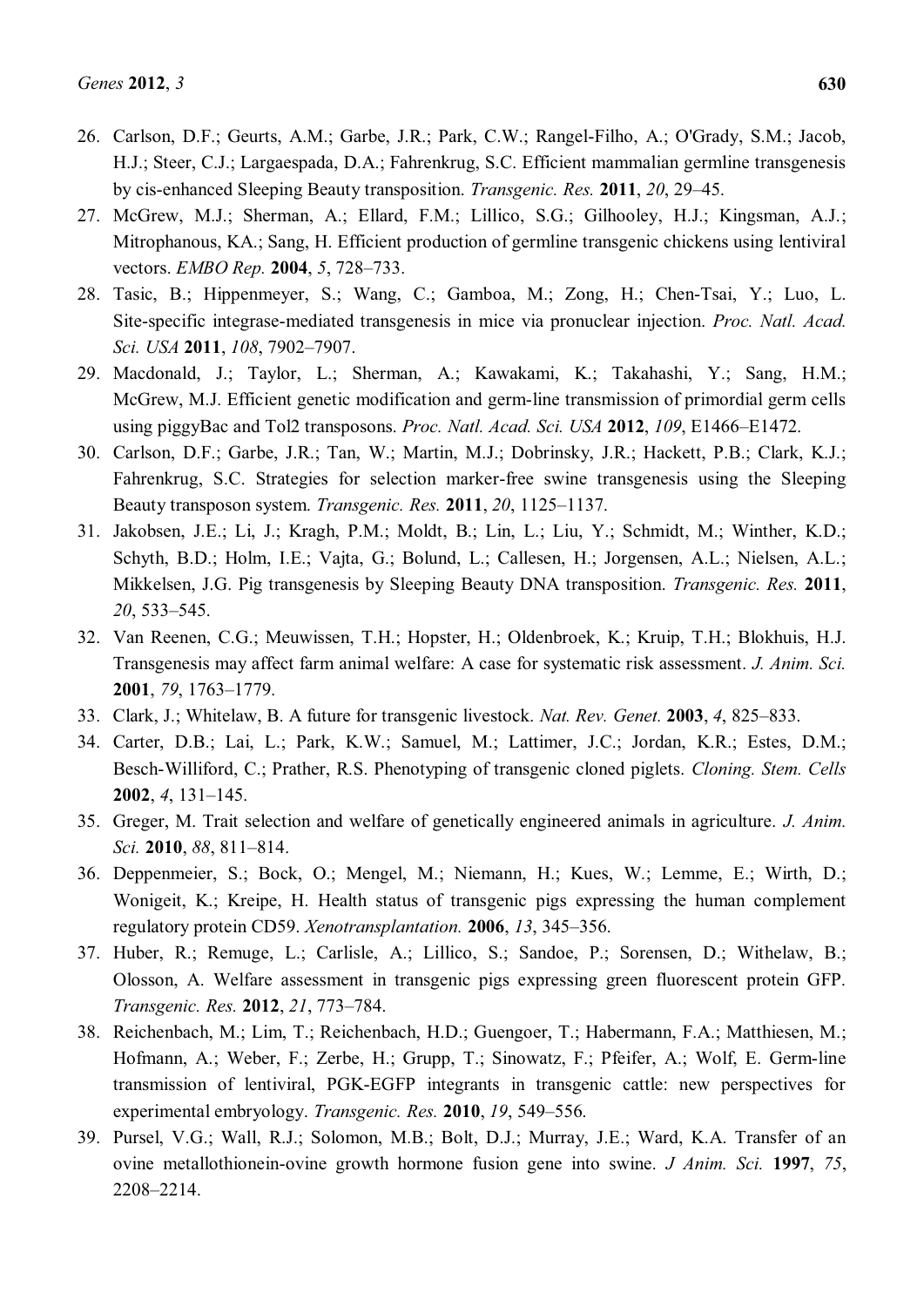- 40. Grupen, C.G.; Verma, P.J.; Du, Z.T.; McIlfatrick, S.M.; Ashman, R.J.; Nottle, M.B. Activation of in vivo- and in vitro-derived porcine oocytes by using multiple electrical pulses. *Reprod. Fertil. Dev.* **1999**, *11*, 457-462.
- 41. Hill, J.R.; Roussel, A.J.; Cibelli, J.B.; Edwards, J.F.; Hooper, N.L.; Miller, M.W.; Thompson, J.A.; Looney, C.R.; Westhusin, M.E.; Robl, J.M.; Stice, S.L. Clinical and pathologic features of cloned transgenic calves and fetuses (13 case studies). *Theriogenology* 1999, 51, 1451–1465.
- 42. Chavatte-Palmer, P.; Camous, S.; Jammes, H.; Le, C.N.; Guillomot, M.; Lee, R.S. Review: Placental perturbations induce the developmental abnormalities often observed in bovine somatic cell nuclear transfer. *Placenta* **2012**, *33*, S99±S104.
- 43. Watanabe, S.; Nagai, T. Health status and productive performance of somatic cell cloned cattle and their offspring produced in Japan. *J. Reprod. Dev.* 2008, 54, 6–17.
- 44. Cao, Z.; Li, Y.; Wen, X.; Li, Z.; Mi, C.; Zhang, Z.; Li, N.; Li, Q. Recloned transgenic pigs possess normal reproductive performance and stable genetic transmission capacity. *Zygote* 2012, 12, 1–7.
- 45. Iqbal, K.; Barg-Kues, B.; Broll, S.; Bode, J.; Niemann, H.; Kues, W.A. Cytoplasmic injection of circular plasmids allows targeted expression in mammalian embryos. *Biotechniques* **2009**, *47*, 959±968.
- 46. Mates, L.; Chuah, M.K.; Belay, E.; Jerchow, B.; Manoj, N.; Costa-Sanchez, A.; Grzela, D.P.; Schmitt, A.; Becker, K.; Matrai, J.; Ma, L.; Samara-Kuko, E.; Gysemans, C.; Pryputniewicz, D.; Miskey, C.; Fletcher, B.; Vandendriessche, T.; Ivics, Z.; Izsvak, Z. Molecular evolution of a novel hyperactive Sleeping Beauty transposase enables robust stable gene transfer in vertebrates. *Nat. Genet.* **2009**, 41, 753-761.
- 47. Tamashiro, K.L.; Wakayama, T.; Blanchard, R.J.; Blanchard, D.C.; Yanagimachi, R. Postnatal growth and behavioral development of mice cloned from adult cumulus cells. *Biol. Reprod.* **2000**, *63*, 328±334.
- 48. Rhind, S.M.; King, T.J.; Harkness, L.M.; Bellamy, C.; Wallace, W.; DeSousa, P.; Wilmut, I. Cloned lambs-lessons from pathology. *Nat. Biotechnol.* **2003**, 21, 744–745.
- 49. Garrels, W.; Holler, S.; Taylor, U.; Herrmann, D.; Struckmann, C.; Klein, S.; Barg-Kues, B.; Nowak-Imialek, M.; Ehling, C.; Rath, D.; Ivics, Z.; Niemann, H.; Kues, W.A. Genotype-independent transmission of transgenic fluorophore protein by boar spermatozoa. *PLoS One* **2011**, *6*, e27563.
- 50. Pursel, V.G.; Pinkert, C.A.; Miller, K.F.; Bolt, D.J.; Campbell, R.G.; Palmiter, R.D.; Brinster, R.L.; Hammer, R.E. Genetic engineering of livestock. *Science* **1989**, 244, 1281–1288.
- 51. Nagai, T.; Ibata, K.; Park, E.S.; Kubota, M.; Mikoshiba, K.; Miyawaki, A. A variant of yellow fluorescent protein with fast and efficient maturation for cell-biological applications. *Nat. Biotechnol.* **2002**, *20*, 87-90.
- 52. Garrels, W.; Cleve, N., Niemann, H.; Kues, W.A. Rapid non-invasive genotyping of reporter transgenic mammals. *Biotechniques* 2012, 0, 1–4.
- 53. Kues, W.A.; Schwinzer, R.; Wirth, D.; Verhoeyen, E.; Lemme, E.; Herrmann, D.; Barg-Kues, B.; Hauser, H.; Wonigeit, K.; Niemann, H. Epigenetic silencing and tissue independent expression of a novel tetracycline inducible system in double-transgenic pigs. *FASEB J.* **2006**, *20*, 1200–1202.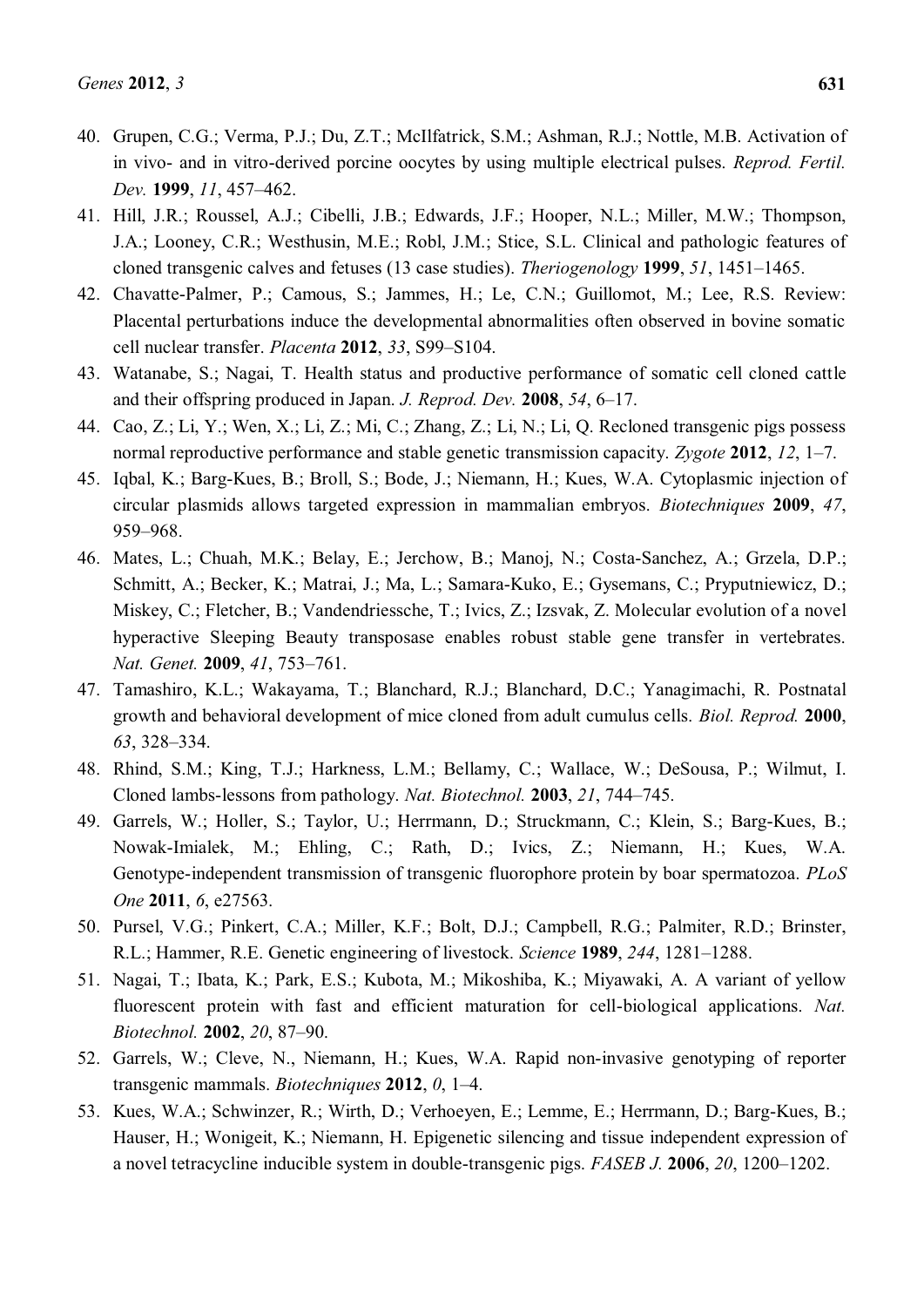- 54. Alonso-Gonzalez, L.; Couldrey, C.; Meinhardt, M.W.; Cole, S.A.; Wells, D.N.; Laible, G. Primary transgenic bovine cells and their rejuvenated cloned equivalents show transgene-specific epigenetic differences. *PLoS One* **2012**, *7*, e35619.
- 55. Luo, Y.; Bolund, L.; Sorensen, C.B. Pig gene knockout by rAAV-mediated homologous recombination: Comparison of BRCA1 gene knockout efficiency in Yucatan and Gottingen fibroblasts with slightly different target sequences. *Transgenic. Res.* 2012, 21, 671–676.
- 56. Yang, D.; Wang, C.E.; Zhao, B.; Li, W.; Ouyang, Z.; Liu, Z.; Yang, H.; Fan, P.; O'Neill, A.; Gu, W.; Yi, H.; Li, S.; Lai, L.; Li, X.J. Expression of Huntington's disease protein results in apoptotic neurons in the brains of cloned transgenic pigs. *Hum. Mol. Genet.* **2010**, *19*, 3983–3994.
- 57. Kues, W.A.; Niemann, H. The contribution of farm animals to human health. *Trends. Biotechnol.* **2004**, 22, 286-294.
- 58. Yang, D.; Yang, H.; Li, W.; Zhao, B.; Ouyang, Z.; Liu, Z.; Zhao, Y.; Fan, N.; Song, J.; Tian, J.; Li, F.; Zhang, J.; Chang, L.; Pei, D.; Chen, Y.E.; Lai, L. Generation of PPAR gamma mono-allelic knockout pigs via zinc-finger nucleases and nuclear transfer cloning. *Cell. Res.* **2011**, *21*, 979±982.
- 59. Flisikowska, T.; Thorey, I.S.; Offner, S.; Ros, F.; Lifke, V.; Zeitler, B.; Rottmann, O.; Vincent, A.; Zhang, L.; Jenkins, S.; Niersbach, H.; Kind, A.J.; Gregory, P.D.; Schnieke, A.E.; Platzer, J. Efficient immunoglobulin gene disruption and targeted replacement in rabbit using zinc finger nucleases. *PLoS One* **2011**, *6*, e21045.
- 60. Renner, S.; Fehlings, C.; Herbach, N.; Hofmann, A.; Von Waldthausen, D.C.; Kessler, B.; Ulrichs, K.; Chodnevskaja, I.; Moskalenko, V.; Amselgruber, W.; Goke, B.; Pfeifer, A.; Wanke, R.; Wolf, E. Glucose intolerance and reduced proliferation of pancreatic beta-cells in transgenic pigs with impaired glucose-dependent insulinotropic polypeptide function. *Diabetes* **2010**, *59*, 1228±1238.
- 61. Klymiuk, N.; Mundhenk, L.; Kraehe, K.; Wuensch, A.; Plog, S.; Emrich, D.; Langenmayer, M.C.; Stehr, M.; Holzinger, A.; Kroner, C.; Richter, A.; Kessler, B.; Kurome, M.; Eddicks, M.; Nagashima, H.; Heinritzi, K.; Gruber, A.D.; Wolf, E. Sequential targeting of CFTR by BAC vectors generates a novel pig model of cystic fibrosis. *J. Mol. Med. (Berl.)* **2012**, *90*, 597–608.
- 62. Klymiuk, N.; Van Buerck, L.; Bahr, A.; Offers, M.; Kessler, B.; Wuensch, A.; Kurome, M.; Thormann, M.; Lochner, K.; Nagashima, H.; Herbach, N.; Wanke, R.; Seissler, J.; Wolf, E. Xenografted islet cell clusters from INSLEA29Y transgenic pigs rescue diabetes and prevent immune rejection in humanized mice. *Diabetes* 2012, 61, 1527-1532.
- 63. Wheeler, D.G.; Joseph, M.E.; Mahamud, S.D.; Aurand, W.L.; Mohler, P.J.; Pompili, V.J.; Dwyer, K.M.; Nottle, M.B.; Harrison, S.J.; d'Apice, A.J.; Robson, S.C.; Cowan, P.J.; Gumina, R.J. Transgenic swine: Expression of human CD39 protects against myocardial injury. *J. Mol. Cell. Cardiol.* **2012**, *52*, 958-961.
- 64. Rogers, C.S.; Stoltz, D.A.; Meyerholz, D.K.; Ostedgaard, L.S.; Rokhlina, T.; Taft, P.J.; Rogan, M.P.; Pezzulo, A.A.; Karp, P.H.; Itani, O.A.; Kabel, A.C.; Wohlford-Lenane, C.L.; Davis, G.J.; Hanfland, R.A.; Smith, T.L.; Samuel, M.; Wax, D.; Murphy, C.N.; Rieke, A.; Whitworth, K.; Uc, A.; Starner, T.D.; Brogden, K.A.; Shilyansky, J.; McCray, P.B., Jr.; Zabner, J.; Prather, R.S.; Welsh, M.J. Disruption of the CFTR gene produces a model of cystic fibrosis in newborn pigs. *Science* **2008**, 321, 1837–1841.